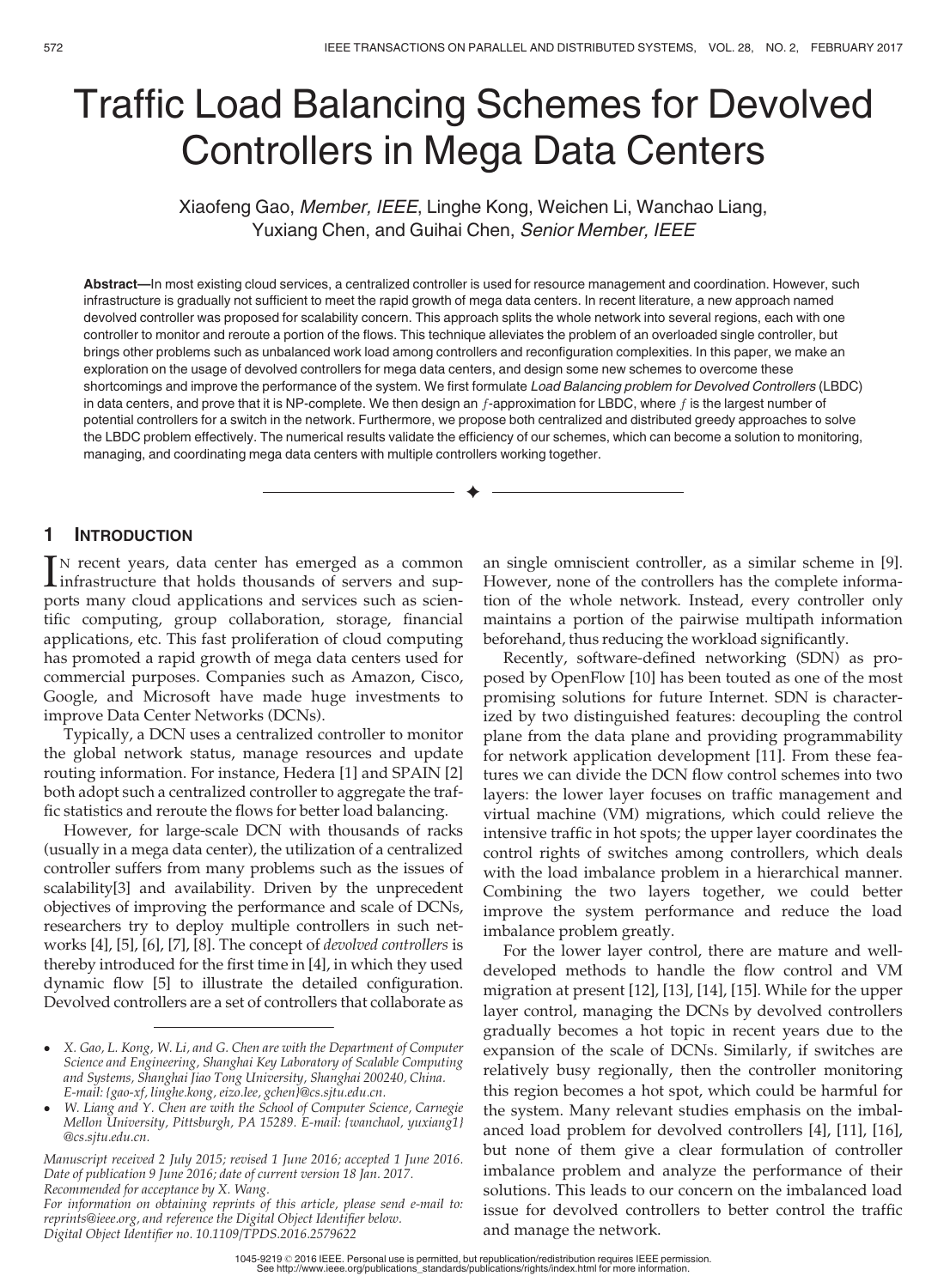Motivated by these concerns, in this paper we propose a novel scheme to manage devolved controllers. In our scheme, each controller monitors the traffics of a part of the switches locally. When traffic load imbalance occurs, some of them will migrate a portion of their monitored work to other controllers so that the workload can be kept balanced dynamically. We define this problem as Load Balancing problem for Devolved Controllers (LBDC). We prove that LBDC is NP-complete, which might not be easily solved within polynomial time. Then we design multiple solutions for LBDC, including a linear programming with rounding approximation, three centralized greedy algorithms, and one distributed greedy algorithm. Using these solutions, we can dynamically balance the traffic load among controllers. Such methods can reduce the occurrence of traffic hot spots significantly, which will degrade network performance. These schemes can also improve the availability and throughput of DCN, supporting horizontal scaling and enhancing responsiveness of clients' requests. In all, the main contributions of this paper are as follows:

- 1) We design and implement a traffic load balancing scheme using devolved controllers, which eliminates the scalability problem and balances the traffic load among multiple controllers. All these controllers are configured based on their physical placements, which is more realistic and makes the whole network more effective and reliable.
- 2) We prove the NP-completeness of LBDC, and design an f-approximation algorithm to obtain the solution. We also come up with both centralized and distributed heuristics for workload migration between controllers in dynamic situations. The distributed algorithm is scalable, stable, and more appropriate for real-world applications, especially for large-scale DCNs.
- 3) We evaluate our algorithms with various experiments. Numerical results validate our design's efficiency. To the best of our knowledge, we are the first to discuss workload balancing problem among multi-controllers in DCNs, which has both theoretical and practical significance.

This paper is the extended version of our conference version [17]. Based on the short conference version, we add a randomized rounding for the linear programming, as well as two novel centralize migration algorithms under limited conditions. Additionally, we develop a new evaluation section and obtain more reliable and precise results by various numerical experiments.

The rest of the paper is organized as follows. Section 2 presents the system architecture and problem statement; Sections 3 and 4 give our solutions to LBDC. Section 5 exhibits our performance evaluation and proves the effectiveness of our algorithms. Section 6 introduces the related works; Finally, Section 7 concludes the paper.

## **PROBLEM STATEMENT**

Traffic in DCN can be considered as Virtual Machine communication. VMs in different servers collaborate with each other to complete designated tasks. In order to

TABLE 1 Definition of Terms

| Term      | Definition                                                    |
|-----------|---------------------------------------------------------------|
| $S, s_i$  | switch set with <i>n</i> switches: $S = \{s_1, \ldots, s_n\}$ |
| $w(s_i)$  | weight of $s_i$ , as the no. of out-going flows.              |
| $PC(s_i)$ | potential controllers set of the <i>i</i> th switch.          |
| $rc(s_i)$ | the real controller of the <i>i</i> th switch.                |
| $C, c_i$  | controller set with m controllers: $C = \{c_1, \ldots, c_m\}$ |
| $w(c_i)$  | weight of $c_i$ , as the sum of $RS(c_i)$ 's weight.          |
| $PS(c_i)$ | potential switches set of the <i>i</i> th controller.         |
| $RS(c_i)$ | real Switches set of the <i>i</i> th controller.              |
| $AN(c_i)$ | adjacent node set (1-hop neighbors) of $c_i$ .                |

communicate between VMs, communication flow will go through several switches.

Based on the concept of OpenFlow [10], there is a flow table in each switch, storing the flow entries to be used in routing. One responsibility of a controller is to modify these flow tables when communication occurs. Every controller has a corresponding routing component and it may be composed of several hierarchical switches, including Top of Rack (TOR) Switches, Aggregation Switches, and Core Switches. These switches are used for communication within the data center. Furthermore, every rack has a server called designated server [18], which is responsible for aggregating and processing the network statistics for the rack. It is also in charge of sending the summarized traffic matrices to the network controller, using a mapping program which converts the traffic of this rack (server-to-server data) into ToR-to-ToR messages. Once a controller receives these data, it will allocate them to a routing component which computes the flow reroute and replies to the new flow messages sent to the controller. Then the controller installs these route information to all associated switches by modifying their flow tables. Since this paper is not concerned with routing, we omit the details of table computing and flow rerouting.

Now we will define our problem formally. In a typical DCN, denote  $s_i$  as the *i*th switch, with the corresponding traffic weight  $w(s_i)$ , which is defined precisely as the number of out-going flows. Note that this weight does not include the communication within the ToRs. Next, given  $n$  switches  $S = \{s_1, \dots, s_n\}$  with their weights  $w(s_i)$  and m controllers  $C = \{c_1, \dots, c_m\}$ , we want to make a weighted *m-partition* for switches such that each controller will monitor a subset of switches. The weight of a controller  $w(c_i)$  is the weight sum of its monitored switches. Due to physical limitations, assume every  $s_i$  has a potential controller set  $PC(s_i)$  and it can only be monitored by controller in  $PC(s_i)$ . Every  $c_i$  has a potential switch set  $PS(c_i)$  and it can only control switches in  $PS(c_i)$ . After the partition, the real controller of  $s_i$  is denoted by  $rc(s_i)$  and the real switch subset of  $c_i$  is denoted by  $RS(c_i)$ . The symbols used in this paper are listed in Table 1.

To keep the performance of network management, each controller should finally have almost the same amount of workload. Otherwise, if the hot switches always require routing information from the same controller, it will become the bottleneck of the network. To precisely quantify the balancing performance among devolved controllers, we define Standard Deviation of the partitions' weights as the metric, denoted by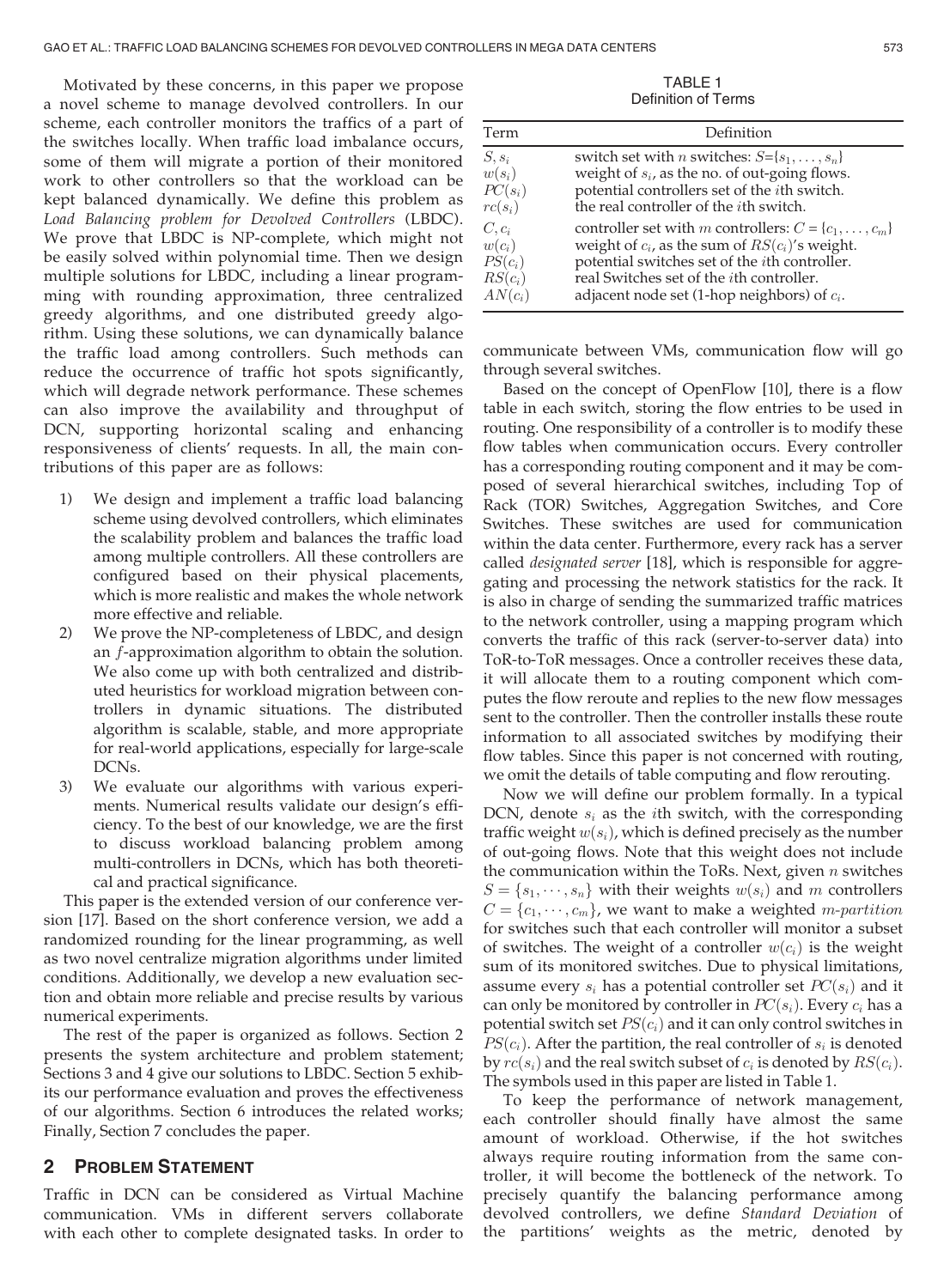

Fig. 1. An example of regional balancing migration.

weight of all controllers. If the traffic flow varies as the  $\sqrt{\frac{1}{m}\sum_{i=1}^{m}(w(c_i)-\overline{w(c)})^2}$ , where  $\overline{w(c)}$  is the average system running, the weight of controller  $c_i$  may grow explosively, making it unbalanced comparing with other controllers. Then in this condition, we must regionally migrate some switches in  $RS(c_i)$  to other available controllers, in order to reduce its workload and keep the whole network traffic balanced.

Then our problem becomes balancing the traffic load among  $m$  partitions in real time environment, and migrating switches among controllers when the balance is broken. We define this problem as Load Balancing problem for Devolved Controllers. In our scheme, each controller can dynamically migrate switches to or receive switches from logically adjacent controllers to keep the traffic load balanced.

Fig. 1 illustrates the migration pattern. Here Controller  $c_i$ dominates 17 switches (as red switches) and Controller  $c_i$ dominates 13 switches (as blue switches). Since the traffic between  $c_i$  and  $c_j$  is unbalanced,  $c_j$  is migrating one of its switches to  $c_i$ .

Let  $x_{ij} = \begin{cases} 1 & \text{If } c_i \text{ monitors } s_j \\ 0 & \text{otherwise} \end{cases}$ . Then the LBDC problem

can be further formulated as the following programming:

$$
\min \qquad \sqrt{\frac{1}{m} \sum_{i=1}^{m} \left( \sum_{j=1}^{n} w(s_j) \cdot x_{ij} - \overline{w(c)} \right)^2} \qquad (1)
$$

s.t. 
$$
\overline{w(c)} = \frac{1}{m} \sum_{i=1}^{m} \sum_{j=1}^{n} w(s_j) \cdot x_{ij}
$$
 (2)

$$
\sum_{i=1}^{m} x_{ij} = 1, \quad \forall 1 \le j \le n
$$
 (3)

$$
x_{ij} = 0, \quad \text{if } s_j \notin PS(c_i) \text{ or } c_i \notin PC(s_j), \forall i, j \tag{4}
$$

$$
x_{ij} \in \{0, 1\} \quad \forall i, j. \tag{5}
$$

Here, Eqn. (1) is the objective standard deviation. Eqn. (2) calculates the average weight of all controllers. Eqn. (3) means that each switch should be monitored by exactly one controller. Eqn. (4) is the regional constraints, and Eqn. (5) is the integer constraints.

#### Theorem 1. LBDC is NP complete.

Proof. We will prove the NP completeness of LBDC by considering a decision version of the problem, and showing a reduction from PARTITION problem [19]. An instance of PARTITION is: given a finite set A and a  $size(a) \in \mathbb{Z}^+$  for each  $a \in A$ , is there a subset  $A' \subseteq A$ such that  $\sum_{a \in A'} size(a) = \sum_{a \in A \setminus A'} size(a)$ ? Now we con-<br>atmost an instance of LBDC. In this instance there are struct an instance of LBDC. In this instance there are two controllers  $c_1$ ,  $c_2$  and |A| switches. Each switch  $s_a$ <br>represents an element  $a \in A$ , with weight represents an element  $a \in A$ , with weight<br> $w(s) = size(a)$  Both controllers can control every  $w(s_a) = size(a)$ . Both controllers can control every<br>switch in the network  $(PS(c_1) = PS(c_2) = \{s, |a \in A\})$ switch in the network  $(PS(c_1) = PS(c_2) = \{s_a \mid a \in A\}).$ Then, given a YES solution  $A'$  for PARTITION, we have a solution  $RS(c_1) = \{s_a | a \in A'\}$ ,  $RS(c_2) = \{s_a | a \in A\}$  with  $\sigma = 0$ . The reverse part is trivial. The  $A\backslash A'$ } with  $\sigma = 0$ . The reverse part is trivial. The reductions can be done within polynomial time which reductions can be done within polynomial time, which completes the proof.

Next we presents our solutions for the LBDC. We implement the schemes within OpenFlow framework, which makes the system comparatively easy to configure and implement. It changes the devolved controllers from a mathematical model into an implementable prototype. Furthermore, our schemes are topology free, which is scalable for any DCN topology such as Fat-Tree, BCube, Portland, etc.

# 3 LINEAR PROGRAMMING AND ROUNDING

Given the traffic status of the a current DCN with devolved controllers, we can solve the LBDC problem using the above programming. To simplify this programming, we will then transfer it into a similar integer programming. Firstly, we can convert the standard deviation to average of absolute values:

$$
\min \frac{1}{m} \sum_{i=1}^{m} \left| \sum_{j=1}^{n} w(s_j) \cdot x_{ij} - \overline{w(c)} \right|.
$$
 (6)

We rewrite Eqn. (6), and obtain an integer programming as follows:

$$
\min \qquad \qquad \frac{1}{m} \sum_{i=1}^{m} y_i \tag{7}
$$

s.t. 
$$
y_i \ge \sum_{j=1}^n w(s_j) \cdot x_{ij} - \overline{w(c)} \tag{8}
$$

$$
y_i \ge \overline{w(c)} - \sum_{j=1}^n w(s_j) \cdot x_{ij}
$$
 (9)

$$
\overline{w(c)} = \frac{1}{m} \sum_{i=1}^{m} \sum_{j=1}^{n} w(s_j) \cdot x_{ij}
$$
 (10)

$$
\sum_{i=1}^{m} x_{ij} = 1, \quad \forall 1 \le j \le n \tag{11}
$$

$$
x_{ij} = 0, \text{ if } s_j \notin PS(c_i) \text{ or } c_i \notin PC(s_j), \forall i, j \tag{12}
$$

$$
x_{ij} \in \{0, 1\} \quad \forall i, j. \tag{13}
$$

In general, integer programmings may not be easily solved in polynomial time, so we adopt relaxation to transfer our integer programming into a linear programming (LP). Then we can acquire a fractional solution and then round it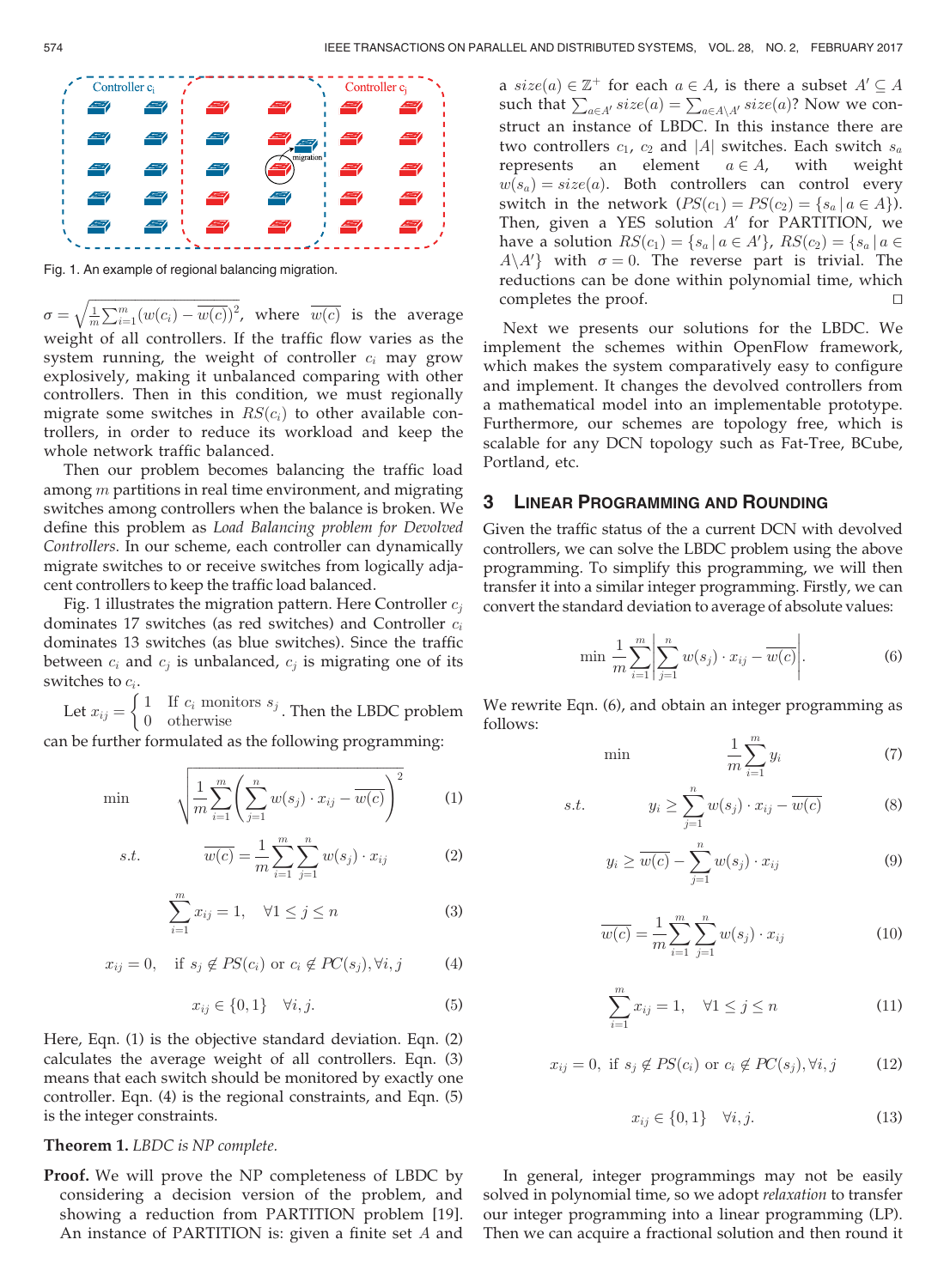to a feasible solution of the original programming. To obtain the linear programming, we replace Eqn. (13) with  $x_{ij} \geq 0 \; (\forall i, j).$ 

After solving this LP, we can discover a feasible solution to LBDC by a deterministic rounding [20], which is stated in Algorithm 1.

|  |  | Algorithm 1. Deterministic Rounding (LBDC-DR) |  |  |
|--|--|-----------------------------------------------|--|--|
|--|--|-----------------------------------------------|--|--|

1 **foreach** *switch*  $s_j$  **do** 2 **Search** the solut Search the solution space of LP: 3 Let  $\ell = \arg \max_i \{x_{ij} | 1 \le i \le m\};$ <br>4 if  $\exists$  several maximal  $x_{ij}$  then 4 if  $\exists$  several maximal  $x_{ij}$  then<br>5 Let  $\ell = \arg \min_i \{w(c_i) \mid \text{e}$ 5 Let  $\ell = \arg \min_i \{w(c_i) | \text{each max } x_{ij}\}$ <br>6 Round  $x_{\ell i} = 1$ ; 6 Round  $x_{\ell j} = 1$ ;<br>7 for  $c_i \neq c_\ell$  do 7 for  $c_i \neq c_\ell$  do<br>8 Round  $x_{ii}$ Round  $x_{ij} = 0$ ;

For instance, if a switch  $s_j$  has  $x_{1j} = 0.2, x_{2j} = 0.7, x_{3j} =$ 0:1 in the solution space of LP, then according to Algorithm 1, we can round  $x_{2i} = x_{\ell i} = 1$ , and  $x_{1i} = x_{3i} = 0$ . Next, we prove that this solution is feasible for LBDC.

Theorem 2. LBDC-DR (Algorithm 1) results in a feasible solution for the integer programming of LBDC.

**Proof.** According to LBDC-DR, for each  $s_i$ , we only round the maximum  $x_{ij} = 1, \forall 1 \leq i \leq m$ , and all other  $x_{ij}$ 's are equal to 0. Then each switch is monitored by only one controller and no switches are in the idle state. Thus we can get a feasible solution for the integer programming.  $\Box$ 

Now let us analyze the performance of LBDC-DR. We define  $Z^*$ ,  $Z^{LP}$ , and  $Z^R$  as the solutions of the integer programming, the solution of the linear programming, and the solution after the rounding process respectively. Then define  $f$  as the maximum number of controllers in which any switch potentially appears. More formally,  $f = \max_{i=1,...,n} |PC(s_i)|.$ 

We claim that LBDC-DR is an f-approximation. To prove it, we first prove the following two lemmas.

**Lemma 1.** 
$$
\overline{w(c)^{LP}} = \overline{w(c)^*} = \overline{w(c)^R}
$$

**Proof:** From the definition of the original  $w(c)$ , the ideal weight of each controller is the sum of the weight of all switches divided by the number of controllers. This definition is suited for all the solution space, thus we can conclude that  $w(c)^{LP} = \overline{w(c)}^* = w(c)^R = \frac{1}{m} \sum_{i=1}^n w(s_i)$ .  $\Box$ 

**Lemma 2.**  $x_{ij}^R \leq x_{ij}^{LP} \cdot f$ 

**Proof.** We have the constraint  $\sum_{i=1}^{m} x_{ij}^{LP} = 1 \ (\forall 1 \leq j \leq n)$ . Also according to LBDC-DR,  $x_{\ell j}^{LP}$  is the largest of all  $x_{ij}^{LP}(\forall 1 \le i \le m)$ , then by the Pigeonhole principle, we must have  $x_{ij}^L$ ,  $f \ge 1$ . Because for each switch  $s_j$ ,  $x_{ij}^R$ equals to 1 and others equal to zero, which is less than or equal to the corresponding  $LP$  solution times the  $f$  factor. Then for any controller  $c_i$ , we have  $x_{ij}^R \leq x_{ij}^{LP} \cdot f$ .

According to all above lemmas, we can then obtain the following theorem:

#### Theorem 3. LBDC-DR is an f-approximation algorithm.

Proof. Since the linear programming is a relaxation of the integer programming, we have  $Z^{\overline{L}P} \leq Z^*$ . Also we have  $Z^* < Z^R$  because the solution of LBDC-DR is feasible according to Theorem 2, while  $Z^*$  denotes the optimal solution.

Because  $w(c)$  represents the ideal weight of each controller, it must be the same in all the solutions according to Lemma 1. Therefore we let  $\overline{w} = \overline{w(c)}$ . From  $Z^{LP} \leq Z^*$ we can derive

$$
\frac{1}{m} \sum_{i=1}^{m} \left| \sum_{j=1}^{n} w(s_j) \cdot x_{ij}^{LP} - \overline{w} \right| \leq \frac{1}{m} \sum_{i=1}^{m} \left| \sum_{j=1}^{n} w(s_j) \cdot x_{ij}^{*} - \overline{w} \right|.
$$

Since we already know the inequality  $|x| - |y| \le |x - y| \le |x| + |y|$ , we can get the following relationship:

$$
\frac{1}{m}\sum_{i=1}^m \left| \sum_{j=1}^n w(s_j) \cdot x_{ij}^{LP} \right| \leq \frac{1}{m}\sum_{i=1}^m \left| \sum_{j=1}^n w(s_j) \cdot x_{ij}^* \right| + 2\overline{w}.
$$

Then the approximation ratio can be obtained by the following inequations:

$$
\frac{1}{m} \sum_{i=1}^{m} \left| \sum_{j=1}^{n} w(s_j) \cdot x_{ij}^R - \overline{w} \right| \leq \frac{1}{m} \sum_{i=1}^{m} \left( \left| \sum_{j=1}^{n} w(s_j) \cdot x_{ij}^R \right| + \overline{w} \right)
$$

$$
\leq \frac{1}{m} \sum_{i=1}^{m} \left| \sum_{j=1}^{n} w(s_j) \cdot x_{ij}^{LP} \cdot f \right| + \overline{w}
$$

$$
\leq f \cdot \frac{1}{m} \sum_{i=1}^{m} \left| \sum_{j=1}^{n} w(s_j) \cdot x_{ij}^* \right| + (1 + 2f)\overline{w}
$$

$$
= f \cdot OPT + (1 + 2f)\overline{w}.
$$

Thus LBDC-DR is an  $f$ -approximation.  $\Box$ 

Another idea for rounding an optimal fractional solution is to view the fractions as probabilities, flipping coins with these biases and rounding accordingly. We will show how this idea leads to an  $O(\log n)$  factor randomized approximation for the LBDC problem. We then present our LBDC-Randomized Rounding (LBDC-RR) algorithm as described below.

First, we claim that our LBDC problem can be described in another way as the definition and properties of set cover: Given a universe  $U$  of  $n$  switch elements,  $S$  is a collection of subsets of U, and  $S = \{S_1, \ldots, S_n\}$ . And there is a cost assignment function  $c : S \to \mathbb{Z}^+$ . Find the subcollection of S with the minimum deviation that covers all the switches of the universal switch set U.

We will show that each switch element is covered with constant probability by the controllers with a specific switch set, which is picked by this process. Repeating this process  $O(\log n)$  times, and picking a subset of switches if it is chosen in any of the iterations, we get a set cover with high probability, by a standard coupon collector argument. The expected minimum deviation of cover (or say controllerswitch matching) picked in this way is  $O(\log n) \cdot OPT_f \leq$  $O(\log n) \cdot OPT$ , where  $OPT_f$  is the cost of an optimal solution to the LP-relaxation.

Algorithm 2 shows the formal description of LBDC-RR.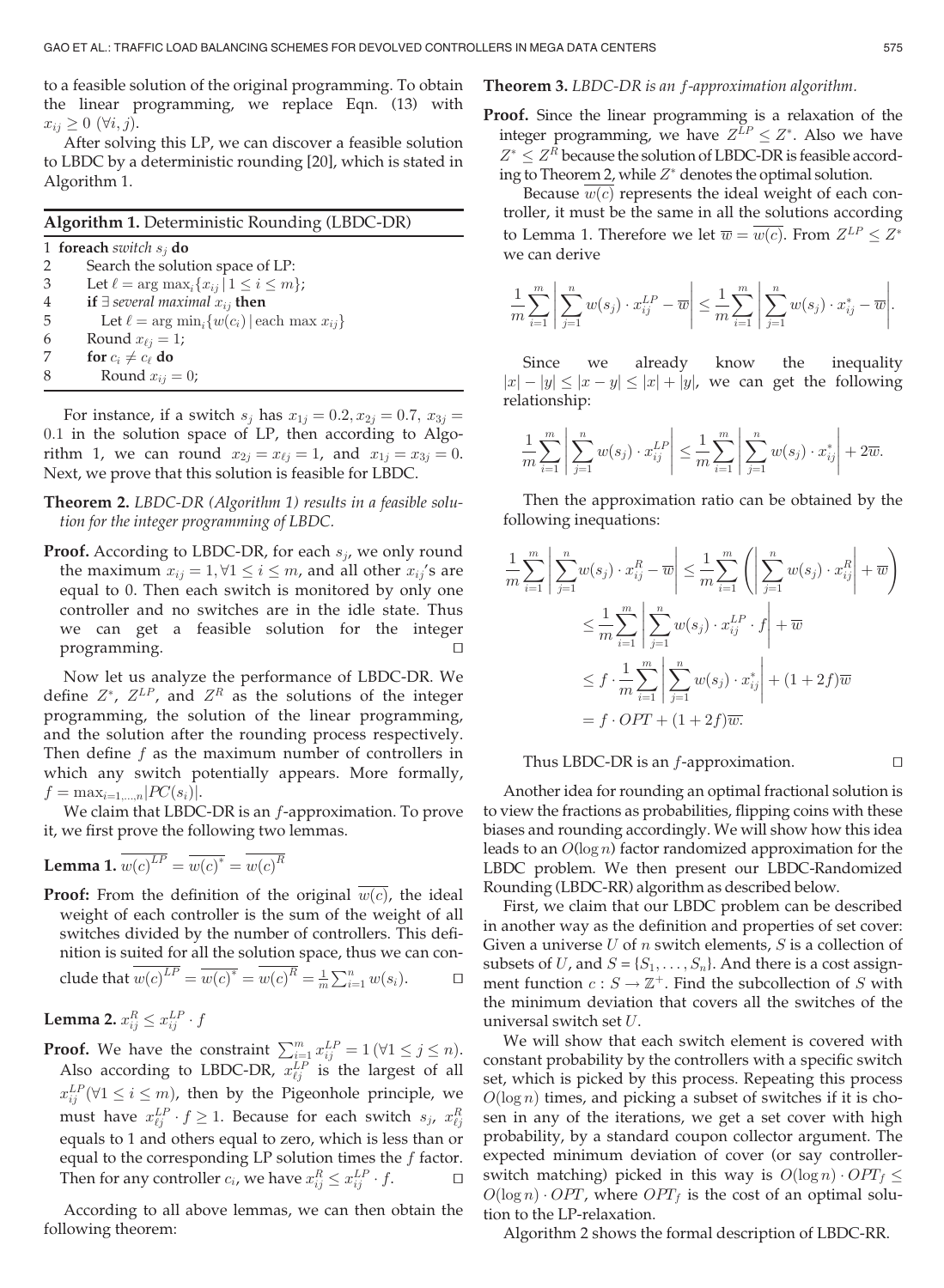

1 Let  $x = p$  be an optimal solution to the LP;

2 **foreach** set  $S_i \in S$  **do**<br>3 Pick  $S_i$  with prol

3 Pick  $S_i$  with probability  $x_{S_i}$ <br>4 repeat

- $\triangleright$  get c log n subcollections 5 Pick a subcollection as a min-cover
- 6 until execute  $c \log n$  times
- 7 Compute the union of subcollections in C.

Next let us compute the probability that a switch element  $a \in U$  is covered by C. Suppose that a occurs in k sets of S. Let the probabilities associated with these sets be  $p_1, \ldots, p_k$ . Since a is fractionally covered in the optimal solution,  $p_1 + p_2 + \cdots + p_k \ge 1$ . Using elementary calculus, it is easy to show that under this condition, the probability that  $a$  is coverd by  $C$  is minimized when each of the  $p_i$ 's is  $1/k$ . Thus,

$$
\Pr[a \text{ is covered by } C] \ge 1 - \left(1 - \frac{1}{k}\right)^k \ge 1 - \frac{1}{e},
$$

where  $e$  is the base of natural logarithms. Hence each element is covered with constant probability by C.

To get a complete switch set cover, we can independently pick  $c \log n$  such subcollections. And then we compute their union, say C, where c is a constant such that  $\left(\frac{1}{e}\right)$ <br>Then we can obtain the following probability  $\frac{c \log n}{4n} \leq \frac{1}{4n}.$ 

Then we can obtain the following probability,

$$
[\Pr[a \text{ is not covered by } C'] \le \left(\frac{1}{e}\right)^{c \log n} \le \frac{1}{4n}.
$$

Summing up all switch elements  $a \in U$ , we get

**Pr**[ $C'$  is not a valid switch set cover]  $\leq n \cdot \frac{1}{4n} \leq$ 1  $\frac{1}{4}$ .

Therefore the LBDC-RR algorithm is efficient and we can solve the LBDC problem using linear programming and randomized rounding.

# 4 ALGORITHM DESIGN

Using Linear programming and rounding, we can perfectly solve LBDC theoretically. However, it is usually time consuming and impractical to solve an LP in real-world applications. Thus, designing efficient and practical heuristics for real systems is essential. In this section, we will propose a centralized and a distributed greedy algorithm for switch migration, when the traffic load becomes unbalanced among the controllers. We then describe OpenFlow based migration protocols that we use in this system.

# 4.1 Centralized Migration

Centralized Migration is split up into two phases. The first phase is used for configuring and initializing the DCN. As the traffic load changes due to various applications, we have to come to the second phase for dynamical migration among devolved controllers.

Fig. 2 illustrates the general workflow of Centralized Migration, which includes Centralized Initialization and Centralized Regional Balanced Migration.

Centralized Initialization. First we need to initialize the current DCN, and assign switches to the controllers in its



Fig. 2. Dynamic load balancing workflow of LBDC.

potential controller set. We design a centralized initialization algorithm (LBDC-CI) for the initialization process. In order to get rid of the dilemma where we have to select from conflict switches or controllers, we first present the Break Tie Law.

*Break Tie Law.* (1) When choosing  $s_i$  from S, we select the one with the largest weight. If several switches have the same weight, the one with the smallest  $|PC(s_i)|$  is preferred. If there are still several candidates, we randomly choose one. (2) When choosing  $c_i$  from  $C$ , we select the one with the minimum weight. If several controllers have the same weight, the one with the smallest  $|RS(c_i)|$  is preferred. If there are still several candidates, we choose the closer controller by physical distance. Finally, if we still cannot make a decision, just randomly choose one.

Then we design LBDC-CI as shown in Algorithm 3.

| <b>Algorithm 3.</b> Centralized Initialization (LBDC-CI)      |  |  |  |
|---------------------------------------------------------------|--|--|--|
| <b>Input</b> : S with $w(s_i)$ ; C with $w(c_i)$ ;            |  |  |  |
| <b>Output:</b> An <i>m</i> -Partition of <i>S</i> to <i>C</i> |  |  |  |
| 1 RemList = { $s_1$ , $s_2$ , , $s_n$ };                      |  |  |  |
| 3 while $RemList \neq \emptyset$ do                           |  |  |  |
| Pick $s_i$ from $RemList;$<br>4                               |  |  |  |
| Let $\ell = \arg \min_i \{w(c_j)   c_j \in PC(s_i)\};$<br>5   |  |  |  |
| Assign $s_i$ to $c_\ell$ (by break Tie Law);<br>6             |  |  |  |
| Remove $s_i$ from $RemList;$                                  |  |  |  |

LBDC-CI needs to search the  $RemList$  to assign the switches. This process takes running time  $O(n)$ . While loop will be executed once for each switch in  $RemList$ , which takes  $O(m)$ . Hence in the worst case the running time is  $O(mn)$ . If we use a priority heap to store the  $RemList$ , we can improve the performance and reduce the overall running time to  $O(m \log n)$ .

As the system runs, traffic load may vary frequently and will influence the balanced status among devolved controllers. Correspondingly, we have to begin the second phase and design the centralized migration algorithm (LBDC-CM) to alleviate the situation.

Centralized Regional Balanced Migration. During the migration process, we must assess when the controller needs to execute a migration. Thus we come up with a threshold and an effluence to judge the traffic load balancing status of the controllers. Here we define  $Thd$  as the threshold and  $Efn$  as the effluence. If the workload of a controller is lower than or equal to Thd, it becomes relatively idle and available to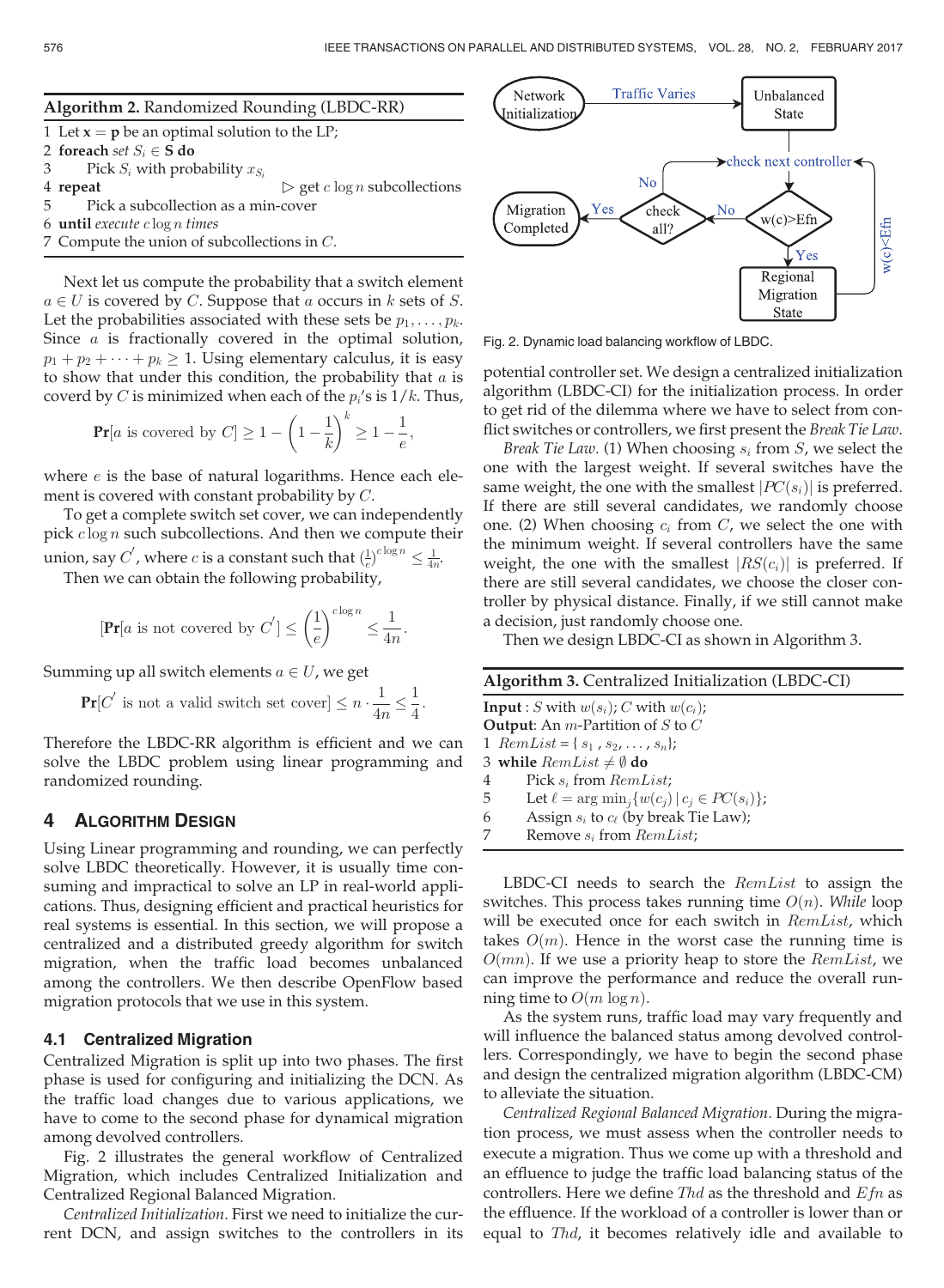receive more switches migrated from those controllers with workload overhead. If the workload of a controller is higher than  $Efn$ , it is in an overload status and should assign its switches to other idle controllers. Some measurement studies [21] of data center traffic have shown that data center traffic is expected to be linear. Thus we set the threshold according to the current traffic sample and the historical records, by imitating Round-Trip Time (RTT) and Timeout of TCP [22]. This linear expectation uses two constant weighting factors  $\alpha$  and  $\beta$ , depending on the traffic features of the data center, where  $0 \le \alpha \le 1$  and  $\beta > 1$ .

(1) Naive LBDC-CM. We will first raise a naive algorithm for LBDC-CM. We will run naive LBDC-CM periodically and divide the running time of the system into several rounds. We use  $Avg_{last}$  and  $Avg_{now}$  to represent the average workload of the last sample round and the current sample round. These two parameters are used together to decide when to start and stop the migration. In each round, we sample the current weight of each controller, and calculate  $Avg_{now} = \sum_{i=1}^{m} w(c_i)/m$ . In all, the Linear Expectation can be computed as follows: computed as follows:

$$
\begin{cases}\nThd = \alpha \cdot Avg_{now} + (1 - \alpha) \cdot Avg_{last} \\
Efn = \beta \cdot Thd.\n\end{cases} \tag{14}
$$

The core principle of LBDC-CM is migrating the heaviest switch to the lightest controller greedily. Algorithm 4 describes the details. Note that  $AN(c_i)$  denotes the neighbor set of  $c_i$ .

#### Algorithm 4. Centralized Migration (LBDC-CM)

**Input:** S with  $w'(s_i)$ ; C with  $w'(c_i)$ ;<br>PendList – OverList – In  $PendList = OverList = {\emptyset};$ 1 **Step 1:** Add  $c_i \rightarrow OverList$  if  $w'(c_i) > Ef$ n;<br>2 **Step 2:** Find condition weight in OverList: 2 Step 2: Find  $c_m$  of max weight in  $OverList;$  $3 \text{ if } \exists c_n \in AN(c_m): w'(c_n) < Thd \text{ then}$ <br>4 **repeat** 4 repeat 5 Pick  $s_m \in RS(c_m)$  of max weight;<br>6 **if**  $\exists c_f \in AN(c_m) \cap PC(s_m) : w'(c_f)$ 6 if  $\exists c_f \in AN(c_m) \cap PC(s_m) : w'(c_f) < Thd$ <br>then Send  $s \rightarrow c_i$ **then** Send  $s_m \rightarrow c_f$ 7 else Ignore the current  $s_m$  in  $c_m$ 8 **until**  $w'(c_m) \leq Thd$  or all  $w'(c_f) \geq Thd;$ <br>9 **if**  $w'(c_1) > Ftr$  **then** move c, to Pen 9 if  $w'(c_m) > Efn$  then move  $c_m$  to PendList<br>0 else remove control per List 10 **else** remove  $c_m$  from  $OverList$ 11 else 12 Move  $c_m$  from OverList to PendList; 13 Step 3: Repeat Step 2 until  $OverList = \{\emptyset\};$ 14 Let  $OverList = PendList$ , Repeat Step 2 until  $PendList$ becomes stable; 15 Step 4: Now PendList has several connected components  $CC_i \ (1 \leq i \leq |CC|);$ 16 **foreach**  $CC_i \in CC$  **do**<br>17 **Search the**  $\vert \ \vert$ 17 Search the  $\bigcup_{c_j \in CC_i} AN(c_j);$ Exercise the  $C_{c_j \in CC_i}^{i}$   $C_{i,j}^{(V)}$ ,  $C_{i,j}^{(V)}$ <br>
18 Compute  $avg_{local} = \frac{w'(CC_i \cup AN(CC_i))}{|CC_i| + |AN(CC_i)|}$ 19 while  $w'(c_j) \geq \gamma \cdot avg_{local} : c_j \in CC_i$  do  $\gamma$  Migrate  $c_j \in RS(c_i)$  to  $c_j \in AN$ 20 Migrate  $s_{max} \in RS(c_j)$  to  $c_{min} \in AN(CC_i)$ ;<br>21 remove  $c_i \in CC_i$  from *PendList*: remove  $c_i \in CC_i$  from *PendList*; 22 Step 5: Repeat Step 4 until *PendList* is stable.

The naive LBDC-CM consists of five steps. In Step 2, it searches the OverList to find  $c_m$ , which takes  $O(m)$ . Next, it repeatedly migrates switches from the OverList to corresponding controllers, which takes  $O(mn)$ . Step 3 invokes Step 2 for several times until the OverList is empty and makes the PendList become stable, which takes  $O(m^2n)$ . Step 4 and Step 5 balance the *PendList* locally as Step 2 and 3. In the worst case, the running time is  $O(m^2n)$ . By using a priority heap to store the OverList and PendList, we can reduce the time complexity to  $O(mn \log m)$ .

(2) Limited LBDC-CM. In our naive version, we simply suppose that all controllers have unlimited processing abilities. However, in real conditions, the performance of each controller will vary a lot. Thus, although naive LBDC-CM balances every controller with almost the same traffic load after several rounds, some of them will work in an overloaded state. For example, consider the following condition: there are three controllers  $c_1$ ,  $c_2$ ,  $c_3$ . The maximum capacity for  $c_1$  is  $\lambda$ , for  $c_2$  is  $2\lambda$  and for  $c_3$  is  $4\lambda$ . The total weight of all switches in this system is 6 $\lambda$ . If our naive LBDC-CM works perfectly, then each controller will have a load of  $2\lambda$  in the end. Definitely,  $c_1$  works in an overloaded status, and will become the bottleneck of the system. Yet  $c_3$  only makes use of 50 percent of its maximum abilities. Thus in fact, the naive LBDC-CM only balances the value of load among devolved controllers, instead of balancing the performance of processing traffic load.

Correspondingly, we design an improved algorithm as limited LBDC-CM. To reconfigure the system when it is unbalanced, we still need a threshold parameter and an effluence parameter for each controller. But now different controllers will have different parameter values, and we use two sets to store them:  $ThdList = {Thd_1, ..., Thd_m}$  and  $EfnList = {Efn_1, \ldots, Effn_m}.$  For controller  $c_i$ , we use  $Des_{now}^i$  to denote its deserved workload of the current round, and use  $Des_{last}^i$  to denote the deserved workload of the last round. Then these parameters are computed as follows:

$$
\begin{cases}\n\text{Des}_{now}^i = \frac{\sum_{i=1}^n w'(s_i)}{\sum_{j=1}^m w_m(c_j)} \cdot w_m(c_i) \\
\text{Thd}_i = \alpha \cdot \text{Des}_{now}^i + (1 - \alpha) \cdot \text{Des}_{last}^i \\
\text{Efn}_i = \beta \cdot \text{Thd}_i.\n\end{cases} (15)
$$

Here the maximum load that controller  $c_i$  can hold is denoted as  $w_m(c_i)$ . Meanwhile, we modify the definition of standard deviation, and define  $\sigma'$  as Relative Weight Deviation:  $\sigma' =$  $\sqrt{\frac{1}{m}\sum_{i=1}^{m} (\sum_{j=1}^{n} w(s_j) \cdot x_{ij} - Des_{now}^i)^2}$ . We believe this reference index is more appropriate. We use  $Des_{now}^i$  in Relative Weight Deviation to evaluate limited LBDC-CM and LBDC-CM with switch priority. We use  $Avg_{now}$  to replace  $Des_{now}^i$  in RWD to evaluate naive LBDC-CM and LBDC-DM.

According to Eqn. (15), the procedure of the limited LBDC-CM is very similar as the naive LBDC-CM in Algorithm 4. The only difference comes from the comparison steps, when to judge whether a controller is overloaded, we need to compare  $w'(c_i)$  to its local  $Efn_i$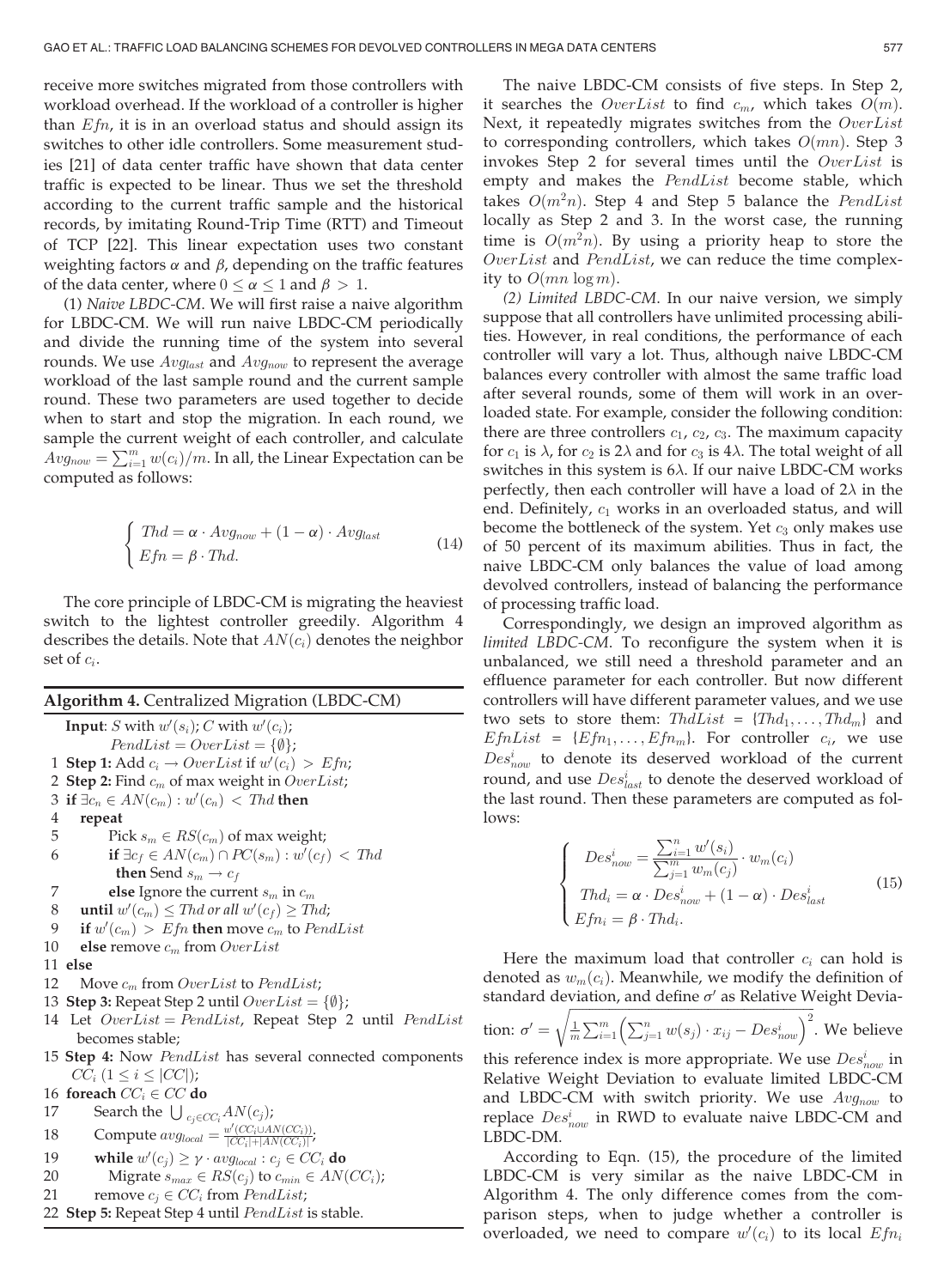and  $Thd_i$ . Furthermore, in Step 4 (Line 18 of Algorithm 4), we need to calculate  $\epsilon_{local} = \frac{w'(CC_i \cup AN(CC_i))}{w_{m}(CC_i \cup AN(CC_i))}$ , and consider candidate controller  $c_j$  if  $w'(c_j) > \gamma \cdot \epsilon_{local}$ <br>*w* (c) instead of *y gygy*  $w_m(c_i)$  instead of  $\gamma \cdot \textit{avg}_{local}$ .

Limited LBDC-CM uses the current load ratio of each controller other than the value of the current weight, to judge whether the devolved controllers are unbalanced. Thus, we only need to calculate the average percentage of resources utilized in the system, and migrating switches from the controllers that have high percentages to those with low percentages. The time complexity is the same as naive LBDC-CM, which takes  $O(m^2n)$ , and can be reduced to  $O(mn \log m)$  using priority heap. For space complexity, we need to use several lists to store the following parameters: the weight of a switch, the current of a controller, the maximum capacity of a controller, the threshold and effluence of each controller, as well as the PendList and the OverList. Each of them requires a linear array to store, which takes  $O(n)$ . We also need two matrices to store the potential mapping and real mapping between controllers and switches, which takes  $O(n^2)$ . Thus, the space complexity is  $O(n^2)$ .

(3) LBDC-CM with Switch Priority. Our scheme of limited LBDC-CM can work well in a comparative intense structure. That is to say, if the distance between a switch and all its potential controllers are close enough, so that migrating switch  $s_i$  from controller  $c_1$  to controller  $c_2$ will not influence the processing speed of messages, then limited LBDC-CM will have a good performance. However, in some distributed data centers that have a very sparse structure, it is better to attach a switch to its nearby controllers. Meanwhile, as we have mentioned, the performance of controllers in the network system may be very different. Some of the controllers may have strong computing capacities, and thus can process messages in a higher speed. In real network systems, sometimes we hope certain messages or certain areas can have a higher priority in the whole structure, and we want to allocate switches in this region to those strong controllers to increase the value of the system.

Thus, though for a certain switch  $s_i$ , it can be attached to any controller  $c_i$  in its potential controller set  $PC(s_i)$ , the performance, or the value of the whole system may vary according to the real mapping strategy. If the value we get for  $s_i$  monitored by  $c_1$  is  $\theta$ , and for  $s_i$  monitored by  $c_2$  is 2 $\theta$ , then its better to distribute  $s_i$  to  $c_2$ , if the current load of both controllers are below their thresholds. Thus we come up with LBDC-CM with switch priorities. In this scheme, each switch has a value list, which stores the value of each mapping between this switch and its potential controllers. We want to balance the traffic load of the network and make the whole value as large as possible. In LBDC-CM, we use  $v_{ij}$  to denote the value we can get by attaching switch  $s_i$  to controller  $c_j$ . These values are stored in a matrix *Value*, and if  $c_j$  is not in the potential controller set of  $s_i$ , then  $v_{ij} = 0$ . We also consider the maximum capacity of each controller as we did in the limited LBDC-CM.

The implementation of this algorithm is quite similar to limited LBDC, except that we changed the migration scheme used in Step 2 of limited LBDC-CM, which is shown in Algorithm 5.

| Algorithm 5. LBDC-CM with Switch Priority                                      |  |  |
|--------------------------------------------------------------------------------|--|--|
| 1 <b>Step 2:</b> Find $c_m \in OverList$ with max $\frac{w'(c_m)}{w_m(c_m)}$ ; |  |  |
| 2 if $\exists c_n \in AN(c_m): w'(c_n) < Thd_n$ then                           |  |  |
| 3<br>repeat                                                                    |  |  |
| if $\exists c_f \in AN(c_m): w'(c_f) < Thd_f$ then<br>4                        |  |  |
| 5<br>Sort $PS(c_m)$ by $v_{if}: s_i \in PS(c_m)$ ;                             |  |  |
| Pick $s_k$ with max $v_{kf}$ in $c_m$ , and pick<br>6                          |  |  |
| $\max s_k$ to break tie;                                                       |  |  |
| 7<br>Send $s_k \rightarrow c_f$ ;                                              |  |  |
| 8<br><b>until</b> $w'(c_m) \leq Thd_m$ or all $w'(c_f) \geq Thd_f$ ;           |  |  |
| 9<br>if $w'(c_m) > Ef n_m$ then move $c_m$ to PendList;                        |  |  |
| else remove $c_m$ from $OverList$<br>10                                        |  |  |
| 11 else                                                                        |  |  |
| Move $c_m$ from OverList to PendList;<br>12                                    |  |  |

In this scheme, we add the process of sorting the switch list according to the value matrix, which will take  $O(\log n)$  if we use heap sorting. Thus the time complexity is  $O(n \log m \log n)$  if we use a priority heap to store the PendList and the OverList. And the space complexity is still  $O(n^2)$  since we need some matrices to store the value and the mapping relations.

#### 4.2 Distributed Migration

The centralized algorithm is sometimes unrealistic for real-world applications, especially for large data center with regional controller. It is time consuming and complicated for a devolved controller to get the global information of the whole system. Thus it is natural to design a practical and reliable distributed algorithm [23]. We assume a synchronous environment to deploy our algorithm. For the distributed algorithm, it is still divided into two phases.

Distributed Initialization. During this phase, we assign each switch a corresponding controller randomly. By sending control messages to the controller's potential switch set, the controller can determine the correct assignment. Algorithm 6 shows the distributed initialization process.

|  |  | <b>Algorithm 6.</b> Distributed Initialization (LBDC-DI) |  |
|--|--|----------------------------------------------------------|--|
|--|--|----------------------------------------------------------|--|

- 1 Send "CONTROL" message to my own  $PS(c_{mu})$
- 2  $s_i$  reply the first "CONTROL" message with "YES", all other messages after that with "NO".
- 3 Move  $s_i$  with "Yes" from  $PS(c_{my})$  to  $RS(c_{my})$ .
- 4 Wait until all the switches in  $PS(c_{m}$  reply, and then terminate.

The correctness of LBDC-DI is easy to check. After initialization, we then design the distributed migration algorithm (LBDC-DM) to balance the workload of the system dynamically.

Distributed Regional Balanced Migration. In the second phase, the controller uses the threshold and the effluence to judge its status and decide whether it should start the migration. Since in a distributed system, a controller can only obtain the information of its neighborhood, the threshold is not a global one that suits for all the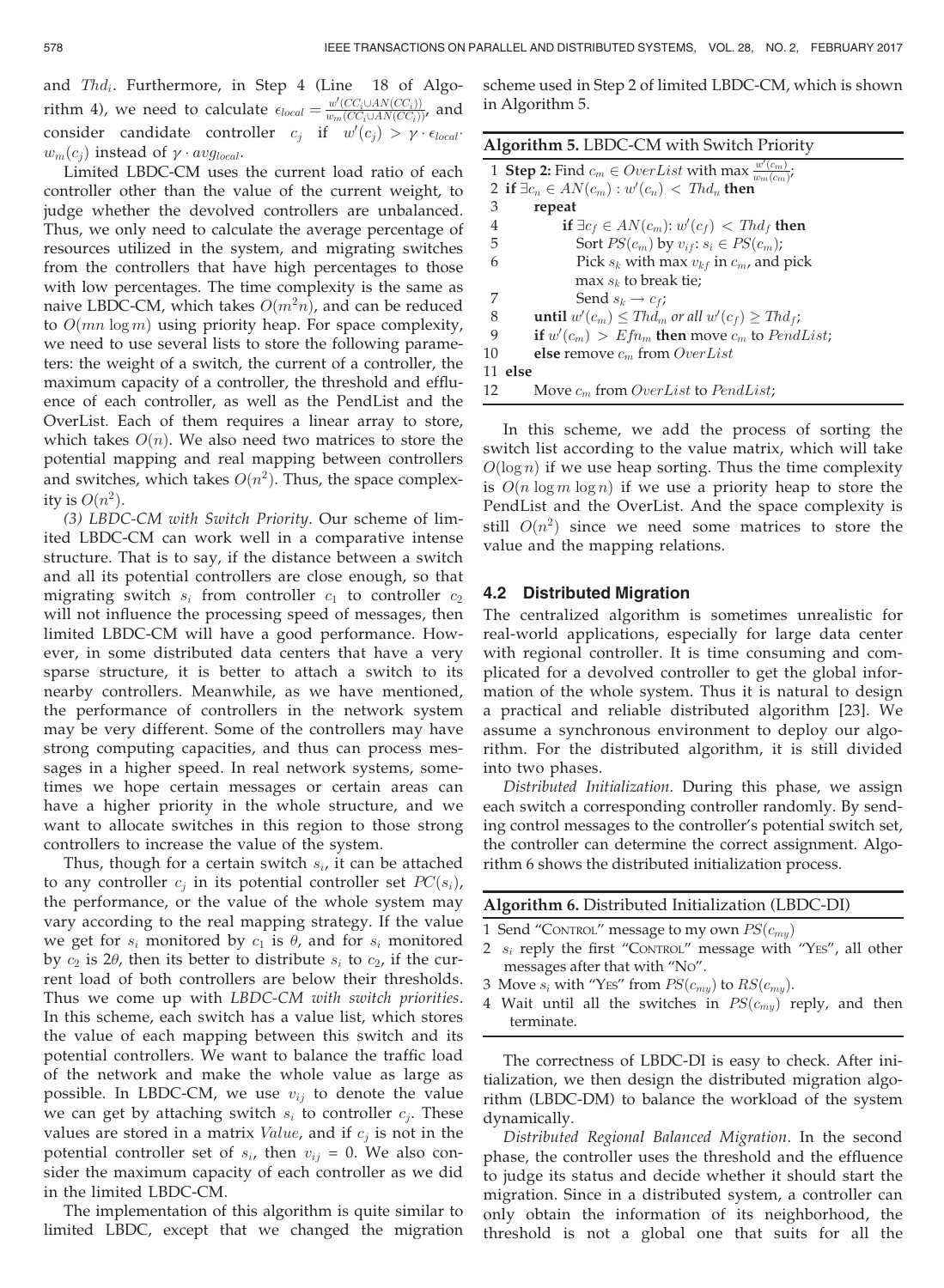controllers, but an independent value which is calculated by each controller locally. Also the algorithm runs periodically for several rounds. In each round, each controller samples  $AN(c_i)$  and applies the Linear Expectation again:

$$
\begin{cases}\nAvg = \frac{\sum_{c_k \in AN(c_i) + c_i} w(c_k)}{|AN(c_i)| + 1} \\
Thd = \alpha \cdot Avg_{now} + (1 - \alpha) \cdot Avg_{last} \\
Ef n = \beta \cdot Thd.\n\end{cases}
$$
\n(16)

LBDC-DM aims at monitoring the traffic status of itself by comparing current load with its threshold. When the traffic degree is larger than  $Efn$ , it enters the sending state and initiates a double-commit transaction to transfer heavy switches to nearby nodes.

Algorithm 7 shows the distributed migration procedure.

| Algorithm 7. Distributed Migration (LBDC-DM)                 |  |  |  |
|--------------------------------------------------------------|--|--|--|
| <b>Sending Mode:</b> (when $w'(c_{m y}) \geq E f n$ )        |  |  |  |
| 1 if $\exists c_i \in AN(C_{my})$ in receiving or idle then  |  |  |  |
| add $c_i \rightarrow RList$ (receiving $>$ idle).<br>2       |  |  |  |
| 3 repeat                                                     |  |  |  |
| Pick $s_{max}$ with max weight, refer $PC(s_{max})$ ,<br>4   |  |  |  |
| find $c_j \in RList$ with min weight, send                   |  |  |  |
| "HELP $[c_{my}, s_{max}]$ " to $c_j$ , then check response:  |  |  |  |
| if response="Acc" then<br>5                                  |  |  |  |
| send "MIG $[c_{my}, s_{max}]$ " to $c_j$<br>6                |  |  |  |
| 7<br>else if response="REJ"then                              |  |  |  |
| 8<br>remove $c_i$ from <i>RList</i> , find next $c_i$ , send |  |  |  |
| "HELP" again, check response.                                |  |  |  |
| 9<br>Check response, delete $s_{max}$ when receiving         |  |  |  |
| "CONFIRM" message, terminate.                                |  |  |  |
| 10 until $w'(c_{my}) \leq Efn$ ;                             |  |  |  |
| Receiving Mode: (when $w'(c_{my}) \leq Thd$ )                |  |  |  |
| 11 When receiving "HELP" messages:                           |  |  |  |
| 12 repeat                                                    |  |  |  |
| receive switches for $c_i$ and return "Acc";<br>13           |  |  |  |
| 14 until $w(c_j) + s_{max} \geq Thd$ ;                       |  |  |  |
| 15 Now all "HELP" messages will reply "REJ"                  |  |  |  |
| 16 When receiving "MIG" message:                             |  |  |  |
| 17 $s_{max} \rightarrow c_j$ , send back "CONFIRM" message;  |  |  |  |
| <b>Idle Mode:</b> (when $Thd \leq w'(c_{my}) \leq Efn$ )     |  |  |  |
| 18 When receiving "HELP" message:                            |  |  |  |
| 19 repeat                                                    |  |  |  |
| 20<br>receive switches for $c_j$ and return "Acc";           |  |  |  |
| 21 until $w(c_j) + s_{max} > Efn$ ;                          |  |  |  |
| 22 When receiving "MIG", migrate as above;                   |  |  |  |

The main difference between the centralized and the distributed migration is that the former can get information in a global view and make better decisions, but it will also cause more processing times and will become potential bottleneck of the system. On the contrary, for the controllers in the distributed version, each controller will only collect information from its neighborhood and can only make proper migrations within this area. Though the distributed version cannot obtain a global optimal balancing status, it is more practical to deploy in real systems. Meanwhile, it can efficiently avoid the problem in the centralized scheme that the collapse or mistake of the central processor will affect problem of the system.

Their difference is also shown in the definition of the threshold (Thd). In the centralized version, the threshold is affected by the utilizing ratio of the whole system, which is the same for each controller in the centralized scheme. While in the distributed version, the threshold of each controller is calculated by its local information instead of the global information, and the deserved utilizing ratio of each controller is actually different from each other.

By using our distributed scheme, for conditions shown in Fig. 1, controller  $c_i$  and controller  $c_j$  will get the information of each other, calculate its  $Thd$  and  $Efn$  value, and decide its status. If controller  $c_i$  is in the sending mode and controller  $c_i$  is in the receiving mode, then  $c_i$  will migrate some of its dominating switches to  $c_i$  according to Algorithm 7.

#### 4.3 OpenFlow Based Migration Protocol

To maintain a well-balanced operating mode when a peak flow appears, switches should change the roles of their current controllers while controllers should change their roles by sending Role-Request messages to the switches. These operations require the system to perform a switch migration operation. However, there is no such mechanism provided in the OpenFlow standard. Open-Flow 1.3 defines three operational modes for a controller: master, slave, and equal. Both master and equal controllers can modify switch state and receive asynchronous messages from the switch. Next, we design a specific protocol to migrate a switch from its initial controller to a new controller.

It is assumed that we are not able to manipulate the switch in our migration protocol design, while it is technically feasible to update the OpenFlow standard to implement our scheme. However, there are two additional issues. First, the OpenFlow standard clearly states that a switch may process messages not necessarily in the same order as they are received, mainly to allow multi-threaded implementations. Second, the standard does not specify explicitly whether the order of messages transmitted by the switch remains consistent between two controllers that are in master or equal mode. We need this assumption for our protocol to work, since allowing arbitrary reordering of messages between two controllers will make an already hard problem significantly harder.

Our protocol is built on the key idea that we need to first create a single trigger event to stop message processing in the first controller and start a same message in the second one. We can exploit the fact that Flow-Removed messages are transmitted to all controllers operating in the equal mode. We therefore simply insert a dummy flow into the switch from the first controller and then remove the flow, which will provide a single trigger event to both the controllers in equal mode to signal handoff. Our proposed migration protocol for migrating switch  $s_m$  from initial controller  $c_i$  to target controller  $c_j$ works in four phases as shown below.

*Phase 1.* Change the role of target  $c_i$  to equal mode. Here, controller  $c_j$  is first transitioned to the equal mode for switch  $s_m$ . Initially master  $c_i$  initiates this phase by sending a start migration message to  $c_j$  on the controllerto-controller channel.  $c_j$  sends the Role-Request message to  $s_m$  informing that it is an equal. After  $c_j$  receives a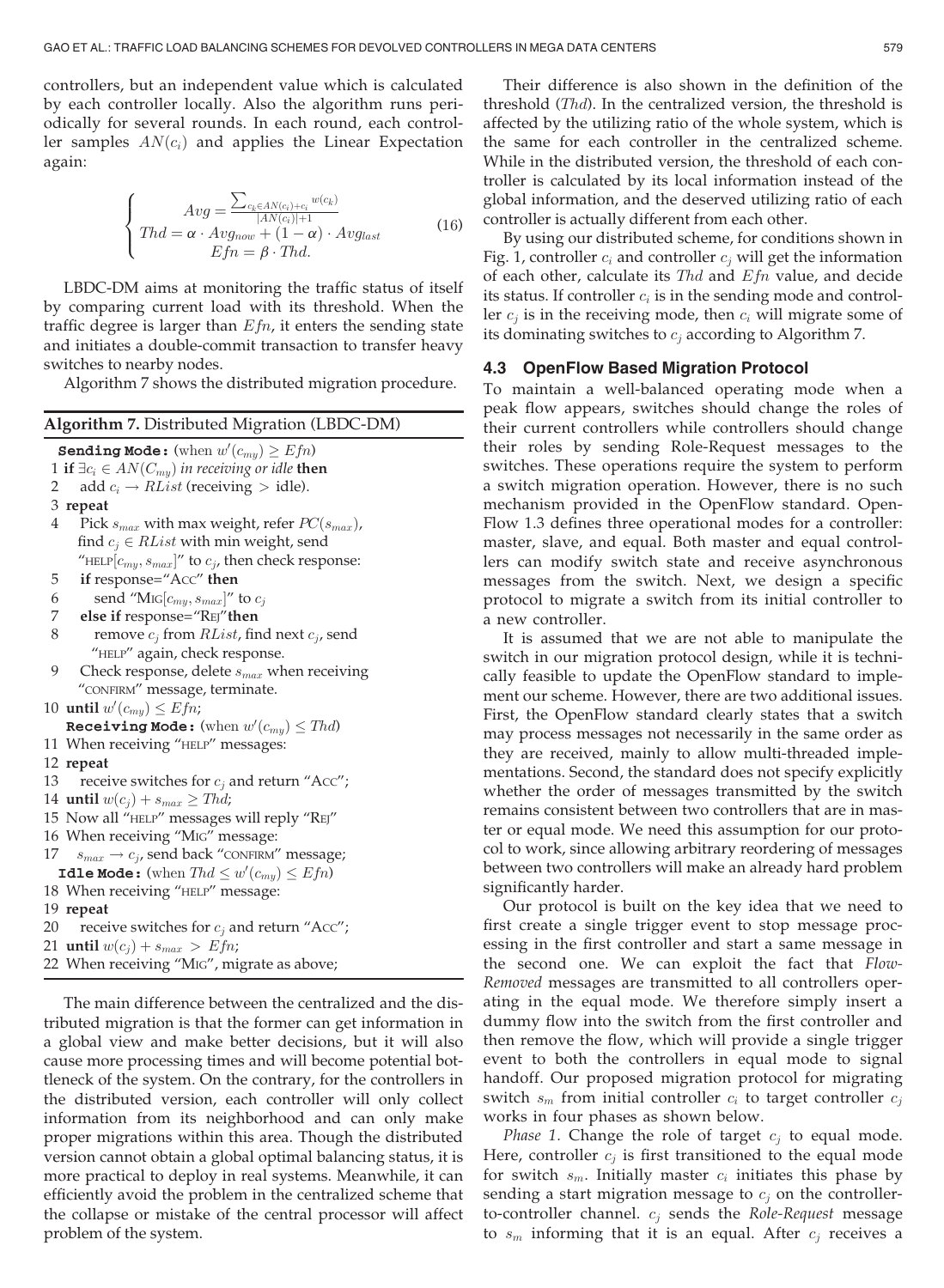Role-Reply message from  $s_{m}$ , it informs the initial master  $c_i$  that its role change is completed. Since  $c_j$  changes its role to equal, it can receive asynchronous messages from other switches, but will ignore them. During this phase,  $c_i$  remains the only master and processes all messages from the switch guaranteeing liveness and safety.

Phase 2. Insert and remove a dummy flow. To determine an exact instant for the migration,  $c_i$  sends a dummy Flow-*Mod* command to  $s_m$  to add a new flow table entry that does not match any incoming packets. We assume that all controllers know this dummy flow entry a priori as part of the protocol. Then, it sends another Flow-Mod command to delete this entry. In response, the switch sends a Flow-Removed message to both controllers since  $c_i$  is in the equal mode. This Flow-Removed event provides a time point to transfer the ownership of switch  $s_m$  from  $c_i$  to  $c_j$ , after which only  $c_i$  will process all messages transmitted by  $s_m$ . An additional barrier message is required after the insertion of the dummy flow and before the dummy flow is deleted to prevent any chance of processing the delete message before the insert. Note that we do not assume that the Flow-Removed message is received by  $c_i$  and  $c_j$  simultaneously, since we assume that the message order is consistent between  $c_i$  and  $c_j$  after these controllers enter the equal mode, meaning that all messages before Flow-Removed will be processed by  $c_i$  and after this will be processed by  $c_j$ .

*Phase 3.* Flush pending requests with a barrier. While  $c_i$ has assumed the ownership of  $s_m$  in the previous phase, the protocol is not complete unless  $c_i$  is detached from  $s_m$ . However, it cannot just be detached immediately from  $s_m$  since there may be pending requests at  $c_i$  that arrives before the Flow-Removed message. This appears easily since we assume the same ordering at  $c_i$  and  $c_j$ . So all  $c_i$  needs to do is processing all messages arrived before Flow-Removed, and committing to  $s_m$ . However, there is no explicit acknowledgment from the switch that these messages are committed. Thus, in order to guarantee all these messages are committed,  $c_i$  transmits a Barrier-Request and waits for the Barrier-Reply, only after which it signals end migration to the final master  $c_i$ .

*Phase 4.* Assign controller  $c_j$  as the final master of  $s_m$ .  $c_j$ sets its role as the master of  $s_m$  by sending a Role-Request message to  $s_m$ . It also updates the distributed data store to indicate this. The switch sets  $c_i$  to slave when it receives the Role-Request message from  $c_j$ . Then  $c_j$  remains active and processes all messages from  $s_m$  for this phase.

The above migration protocol requires six round-trip times to complete the migration. But note that we need to trigger migration only once in a while when the load conditions change, as we discussed in the algorithm design subsections.

# 5 PERFORMANCE EVALUATION

In this section, we evaluate the performance of our centralized and distributed protocols. We consider the case where traffic demand changes and examine whether the metric of balanced workload controllers is minimized. We also take the number of migrated switches into consideration. Furthermore, we check how different parameters will influence the results.





#### 5.1 Environment Setup

We construct simulations by Python 2.7 to evaluate the performance of our designs. We place 10,000 switches and 100 controllers in a  $100 \times 100$  m<sup>2</sup> square. Switches are evenly distributed in this square, say, each switch is 1 m away distributed in this square, say, each switch is 1 m away from any of its neighbors. The controllers are also evenly distributed and each controller is 10 m away from its neighbor. Each controller can control all the switches within 30 m, and can communicate with other controllers within the range of 40 m. We assume the weight of each switch follows Pareto distribution with its parameter  $\alpha_p = 3$ . We build a small simulation to choose the most appropriate  $\alpha$ ,  $\beta$  and  $\gamma$ , so that the environment we build can be very close to the real situation, in terms of the traffic condition, workload of controllers, and migration frequency, etc. [13], [14], [15], [24]. Thus we set  $\alpha = 0.7$ ,  $\beta = 1.5$ ,  $\gamma = 1.3$  as default configuration.

## 5.2 System Performance Visualization Results

We use the default configuration described above to test the performance of the system. We first apply initialization and change the traffic demands dynamically to emulate unpredictable user requests. Then we apply naive LBDC-CM and other variants to alleviate the spot congestion. We use relative weight deviation to evaluate the performance of our algorithms.

We examine the performance of our four algorithms. Consider a DCN with  $10 \times 10$  controllers locating as an equation of  $\alpha$  in the beginning of a time slot the weights of square array. At the beginning of a time slot, the weights of switches are updated and then we run the migration algorithms. The weight of switches follows Pareto distribution with  $\alpha_p = 3$ . Fig. 3 indicates the system initial traffic states, Different color scale represents different working state of a controller. The darker the color is, the busier the controller works. Figs. 4, 5, 6 and 7 illustrate the performance of the naive LBDC-CM, limited LBDC-CM, Priori LBDC-CM and LBDC-DM respectively. We can see that after the migration, the whole system becomes more balanced.

Actually, the performance of LBDC-DM is poor when the number of the controllers is relatively limited. This phenomenon is attributed to the system setting that one controller can only cover switches within 30 m. When the number of controllers is few, more switches should be controlled by one particular controller without many choices. As the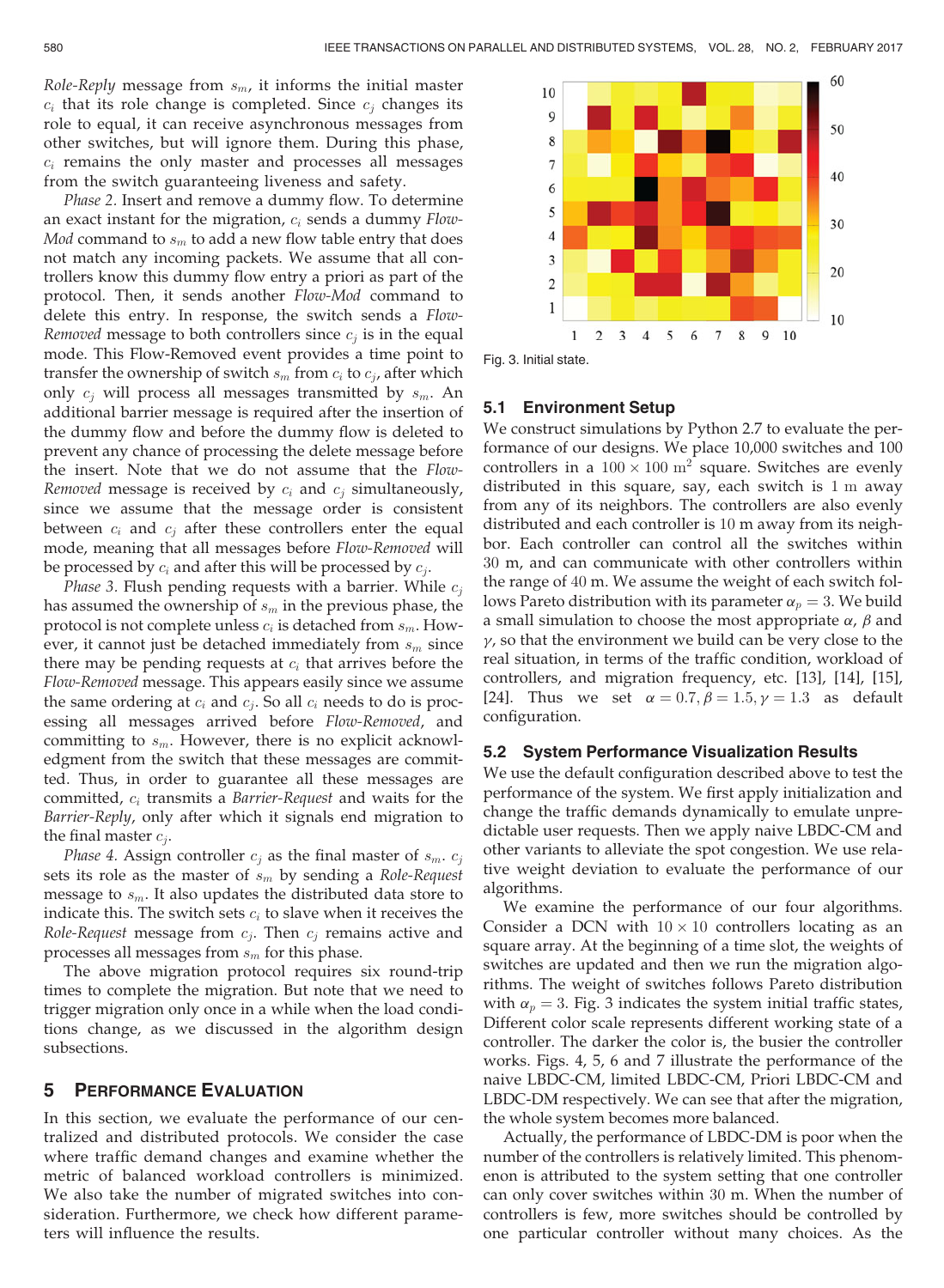

Fig. 4. Naive LBDC-CM migration.



Fig. 5. Limited LBDC-CM migration.



Fig. 6. Priori LBDC-CM migration.

number of the controller increases, LBDC-DM can achieve a better performance and a higher improvement ratio.

Intuitively, increasing the number of controllers may increase the deviation, but it may lead to less migration frequency. To balance the number of controllers and the migration frequency, we need to carefully set  $\alpha$ ,  $\beta$ , and  $\gamma$  values. If there are sufficient controllers to manage the whole system, we can adjust the three parameters such that the system will maintain a stable state longer. While if the number of controller reduces, we have to raise the migration threshold to fully utilize controllers. The effect on these parameters are further discussed in Section 5.4.



Fig. 7. LBDC-DM migration.



Fig. 8. Relative weight deviation protocol comparison.



Fig. 9. Performance improvement for different protocols.

#### 5.3 Horizontal Protocol Performance Comparison

We designed three variations of LBDC-CM: naive LBDC-CM, which is the simplest and applicable to most of the cases. While if the controllers are heterogeneous or the switches have a space priority to its closest controller physically, then we can implement limited LBDC-CM or LDBC-CM with switch priority respectively. Finally we have a distributed LBDC-DM protocol. Now let us compare the performance of the four migration protocols.

Comparison on Number of Controllers. First, we vary the number of controllers from 30 to 210 with a step of 20 and check the change of relative weight deviation of the system. The simulation results are shown in Figs. 8 and 9. We compare the relative weight deviation of the initial bursty traffic state and the state after the migration. We find that after the migration, the relative weight deviation of all the controllers decreases. It depicts that our four protocols improve the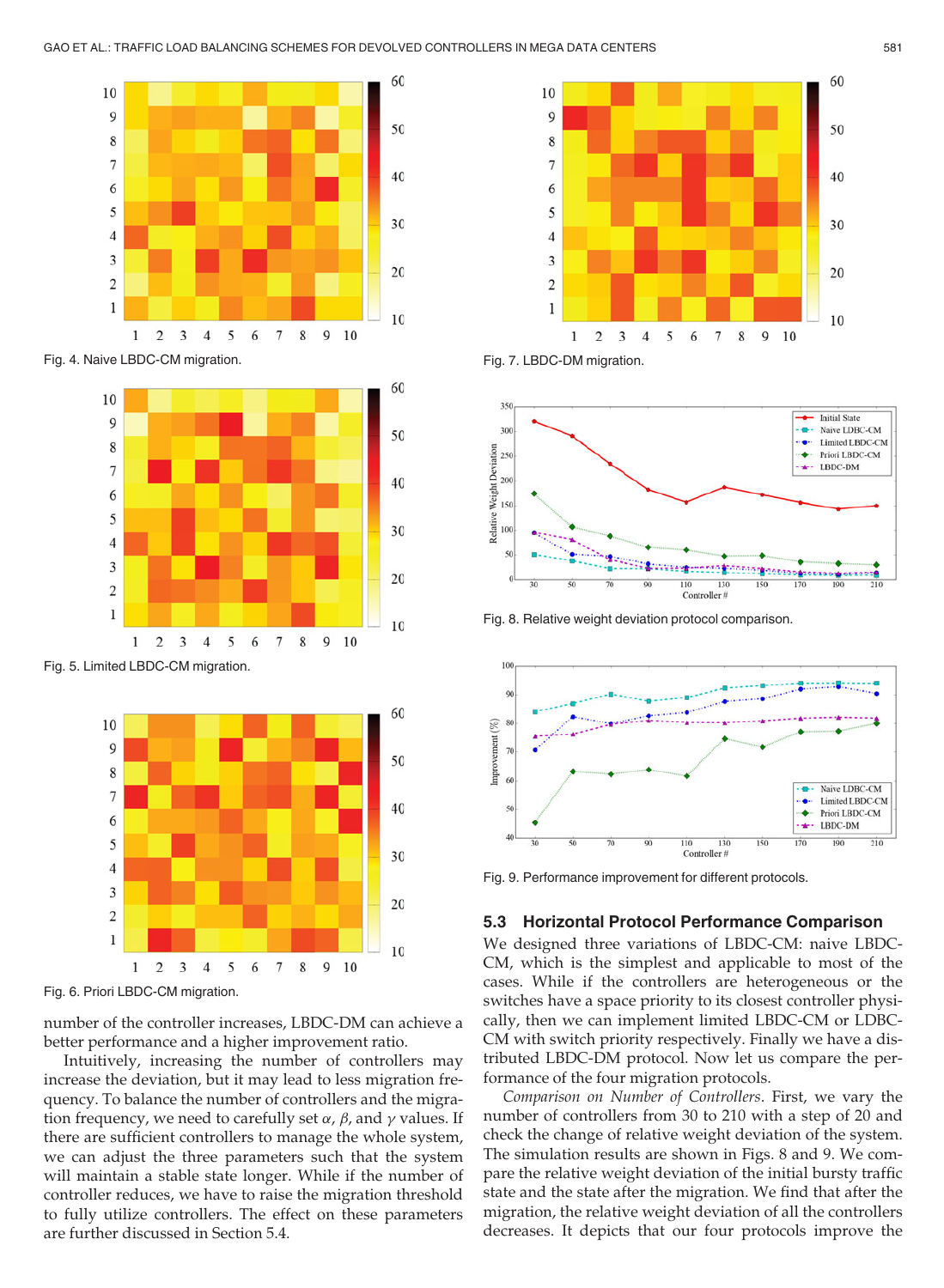

Fig. 10. Relative weight deviation without traffic changes.

system performance significantly compared with the initial state, whether in the relative weight deviation part or in the improvement part. As the number of controllers increases, the improvement ratio is also increasing. It is quite intuitive that more controllers will share jobs to reach a balanced state. Both figures show that our algorithm has a pretty good performance when the number of controllers grows, which indicates that our scheme is suitable for mega data centers.

The naive LBDC-CM performs the best because it considers all possible migrations from a global prospective. It is even better than the performance of the LBDC-DM, but the difference between them is decreasing as the number of the controllers increases. It is better if we add more controllers to the network to achieve a balanced traffic load. In reality we may only run the other protocols such as the LBDC-DM, limited LBDC-CM and LBDC-CM with switch priority. For the limited LBDC-CM, the maximum workload of controllers also follows Pareto distribution with  $\alpha_p = 3$ , and we amplify it with a constant to make sure the total traffic load not exceed the capacity of all controllers. For LBDC-CM with switch priority, we allocate a value to each mapping of a switch and a controller, which is inversely proportional to their distance, we can also see that it has a significant growth as the number of controller increases. Overall we can conclude that all of the four protocols performs quite well in balancing the workload of the entire system.

Run-Time Performance w.r.t Static Traffic Loads. Figs. 10 and 11 show the relative weight deviation and migrated switch number w.r.t. the four protocols at different time slot under the condition that the global traffic load is not changed all the time (the weight of each switch is constant). We can see that the relative weight deviation is decreasing, but the values of limited LBDC-CM and LBDC-CM with



Fig. 11. Migrated switch without traffic changes.



Fig. 12. Relative weight deviation as traffic changes.

switch priority are higher than that of the naive LBDC-CM. This is because through limited LBDC-CM and LBDC-CM with switch priority, each controller has a different upper bound, which will influence the migration. For example, if some switches can only be monitored by a certain controller, and that controller is overloaded, then it will cause a high relative weight deviation since we cannot remove the switches to other controllers. In addition, controllers in LBDC-CM with switch priority even have a preference when choosing potential switches. In terms of migrated switch numbers, we can see that with time goes by, all four protocols remain stable on the number of migrated switches. LBDC-DM has the lowest number of migrated switches because of its controllers can only obtain a local traffic situation, resulting in the relatively low frequency in migrating switches.

Run-Time Performance w.r.t. Dynamic Traffic Loads. Figs. 12 and 13 show the relative weight deviation and migrated switch number w.r.t. the four protocols at different time slot under the condition that the global traffic load is changed dynamically (the weight of each switch is dynamic). Even if the traffic load is changing at different time slots, the migrated switch number stays in a relatively stable status. If controller  $c_1$  is overloaded, it will release some dominating switches to its nearby controllers. However, if in the next round, the switches that monitored by those controllers gain higher traffic load and make the nearby controllers overloaded, then the switches may be sent back to controller  $c_1$ . Thus, to avoid such frequent swapping phenomenon, we can set an additional parameter for each switch. If its role has been changed in the previous slot, then it will be stable at current state.

We may also consider the deviation of load balancing among switches to better improve the system performance. Since we consider the balancing problem among



Fig. 13. Migrated switch as traffic changes.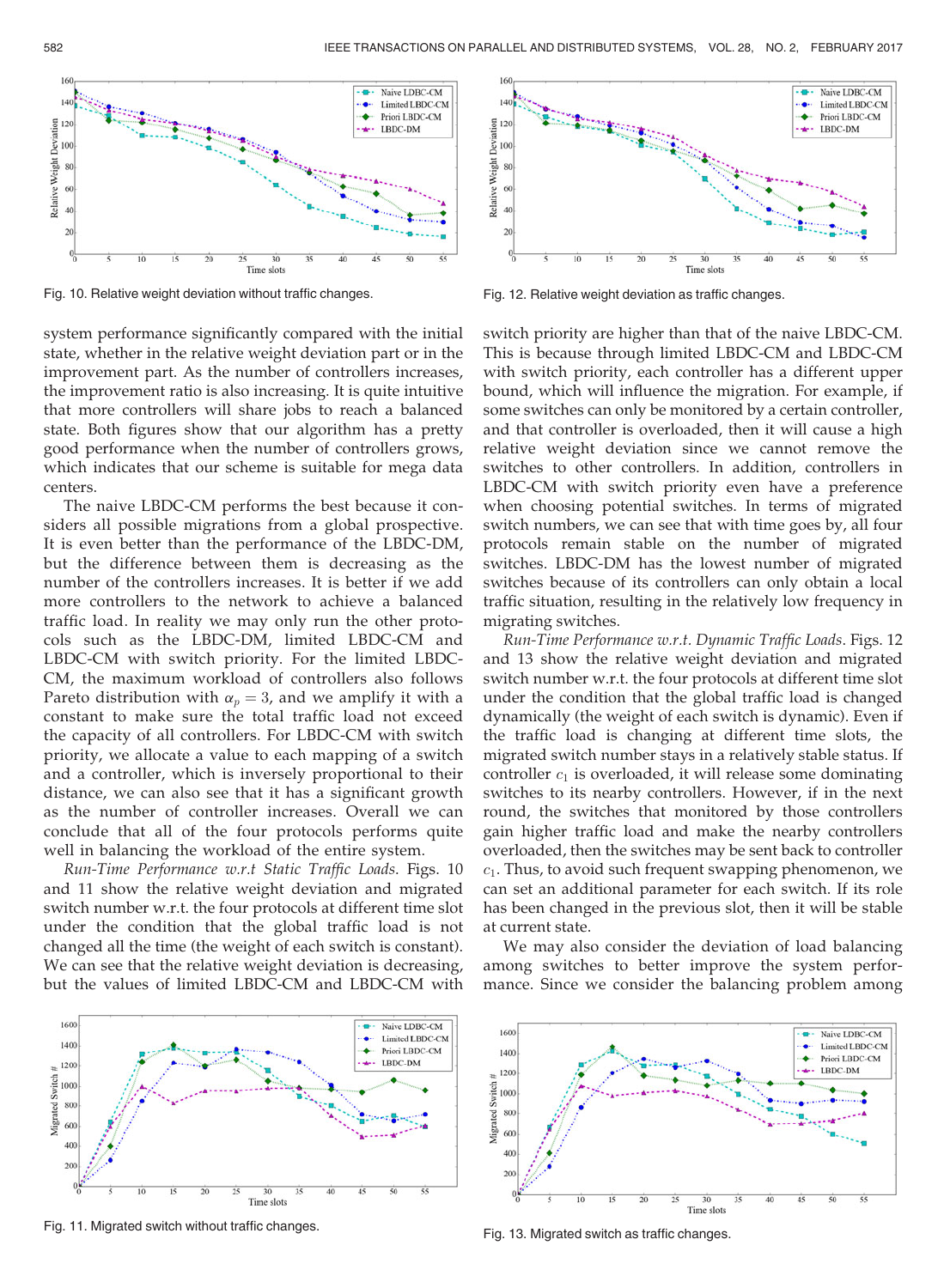TABLE 2 Influence of  $\alpha$ ,  $\beta$  and  $\gamma$  Factor

| $\alpha$ | ß    | $\mathcal V$ | Initial | LBDC-CM | Rate  | Switch# |
|----------|------|--------------|---------|---------|-------|---------|
| 0.25     | 1.15 | 1.15         | 181.87  | 14.41   | 92.08 | 6,344   |
| 0.25     | 1.15 | 1.35         | 188.54  | 16.90   | 91.04 | 6,236   |
| 0.25     | 1.35 | 1.15         | 193.81  | 11.83   | 93.90 | 6,536   |
| 0.25     | 1.35 | 1.35         | 182.76  | 16.18   | 91.15 | 6,224   |
| 0.75     | 1.15 | 1.15         | 196.73  | 12.01   | 93.90 | 6.705   |
| 0.75     | 1.15 | 1.35         | 187.62  | 17.29   | 90.79 | 6,244   |
| 0.75     | 1.35 | 1.15         | 178.77  | 15.46   | 91.35 | 6,305   |
| 0.75     | 1.35 | 1.35         | 181.01  | 14.29   | 92.11 | 6,231   |
|          |      |              |         |         |       |         |

controllers, which is like the "higher level" of balancing problem among switches, we can implement some load balancing strategies among switches [25], [26], [27], [28] and combine the two-layers together to achieve a better solution.

# 5.4 Parameter Specification

Next we explore the impact of the threshold parameters  $\alpha$ ,  $\beta$ ,  $\gamma$ . Here  $\alpha$  is a parameter to balance conservativeness and radicalness,  $\beta$  is a crucial parameter which decides whether to migrate switches or not in four protocols, and  $\gamma$ is used in Step 4 of LBDC-CM. We examine the impact of changing  $\alpha$ ,  $\beta$  and  $\gamma$  altogether. Table 2 lists the statistics for  $\alpha$  ranging between 0.25 and 0.75,  $\beta$  ranging between 1.15 and 1.35,  $\gamma$  ranging between 1.15 and 1.35. The improvement rate and the number of migrated switches is mostly decreasing as  $\beta$  increases, which is actually correct according to the definition of the threshold.

# 6 RELATED WORK

As data center becomes more important in industries, there have been tremendous interests in designing efficient DCNs [1], [2], [29], [30], [31], [32]. Also, the effects of traffic engineering have been proposed as one of the most crucial issues in the area of cloud computing.

The existing DCN usually adapts a centralized controller for aggregation, coordination and resource management [1], [2], [10], [31], which can be energy efficient and can leverage the failure of using a global view of traffic to make routing decisions. Actually, using a centralized controller makes the design simpler and sufficient for a fairly large DCN.

However, using a single omniscient controller introduces scalability concerns when the scale of DCN grows dramatically. To address these issues, researchers installed multiple controllers across DCN by introducing devolved controllers [4], [5], [6], [7], [8], [33] and used dynamic flow as an example [5] to illustrate the detailed configuration. The introduction of devolved controllers alleviates the scalability issue, but still introduce some additional problems.

Meanwhile, several literatures in devising distributed controllers [6], [7], [8] have been proposed for SDN [34] to address the issues of scalability and reliability, which a centralized controller suffers from. Software-Defined Networking is a new network technology that decouples the control plane logic from the data plane and uses a programmable software controller to manage network operation and the state of network components.

The SDN paradigm has emerged over the past few years through several initiatives and standards. The leading SDN protocol in the industry is the OpenFlow protocol. It is specified by the Open Networking Foundation (ONF) [35], which regroups the major network service providers and network manufacturers. The majority of current SDN architectures, OpenFlow-based or vendor-specific, relies on a single or master/slave controllers, which is a physically centralized control plane. Recently, proposals have been made to physically distribute the SDN control plane, either with a hierarchical organization [36] or with a flat organization [7]. These approaches avoid having a SPOF and enable to scale up sharing load among several controllers. In [34], the authors present a distributed NOX-based controllers interwork through extended GMPLS protocols. Hyperflow [7] is, to our best knowledge, the only work so far also tackling the issue of distributing the OpenFlow control plane for the sake of scalability. In contrast to our approach based on designing a traffic load balancing scheme with well designed migration protocol under the OpenFlow framework, HyperFlow proposes to push (and passively synchronize) all state (controller relevant events) to all controllers. This way, each controller thinks to be the only controller at the cost of requiring minor modifications to applications.

HyperFlow [7], Onix [34], and Devolved Controllers [4] try to distribute the control plane while maintaining logically centralized using a distributed file system, a distributed hash table and a pre-computation of all possible combinations respectively. These approaches, despite their ability to distribute the SDN control plane, impose a strong requirement: a consistent network-wide view in all the controllers. On the contrary, Kandoo [36] proposes a hierarchical distribution of the controllers based on two layers of controllers. Meanwhile, DevoFlow [37] and DAIM [38] also solve these problems by devolving network control to switches.

In addition, [39] analyzes the trade-off between centralized and distributed control states in SDN, while [40] proposes a method to optimally place a single controller in an SDN network. Authors in [41] also presented a low cost network emulator called Distributed OpenFlow Testbed (DOT), which can emulate large SDN deployments. Recently, Google has presented their experience with B4 [42], a global SDN deployment interconnecting their data centers. In B4, each site hosts a set of master/slave controllers that are managed by a gateway. The different gateways communicate with a logically centralized Traffic Engineering (TE) service to decide on path computations. Authors in [6] implemented migration protocol on current OpenFlow standard. Thus switch migration become possible and we are able to balance the workload dynamically by presenting the following schemes to overcome the shortcomings as well as improve system performance from many aspects.

# **CONCLUSION**

With the evolution of data center networks, the usage of a centralized controller has become the bottleneck of the entire system, and the traffic management problem also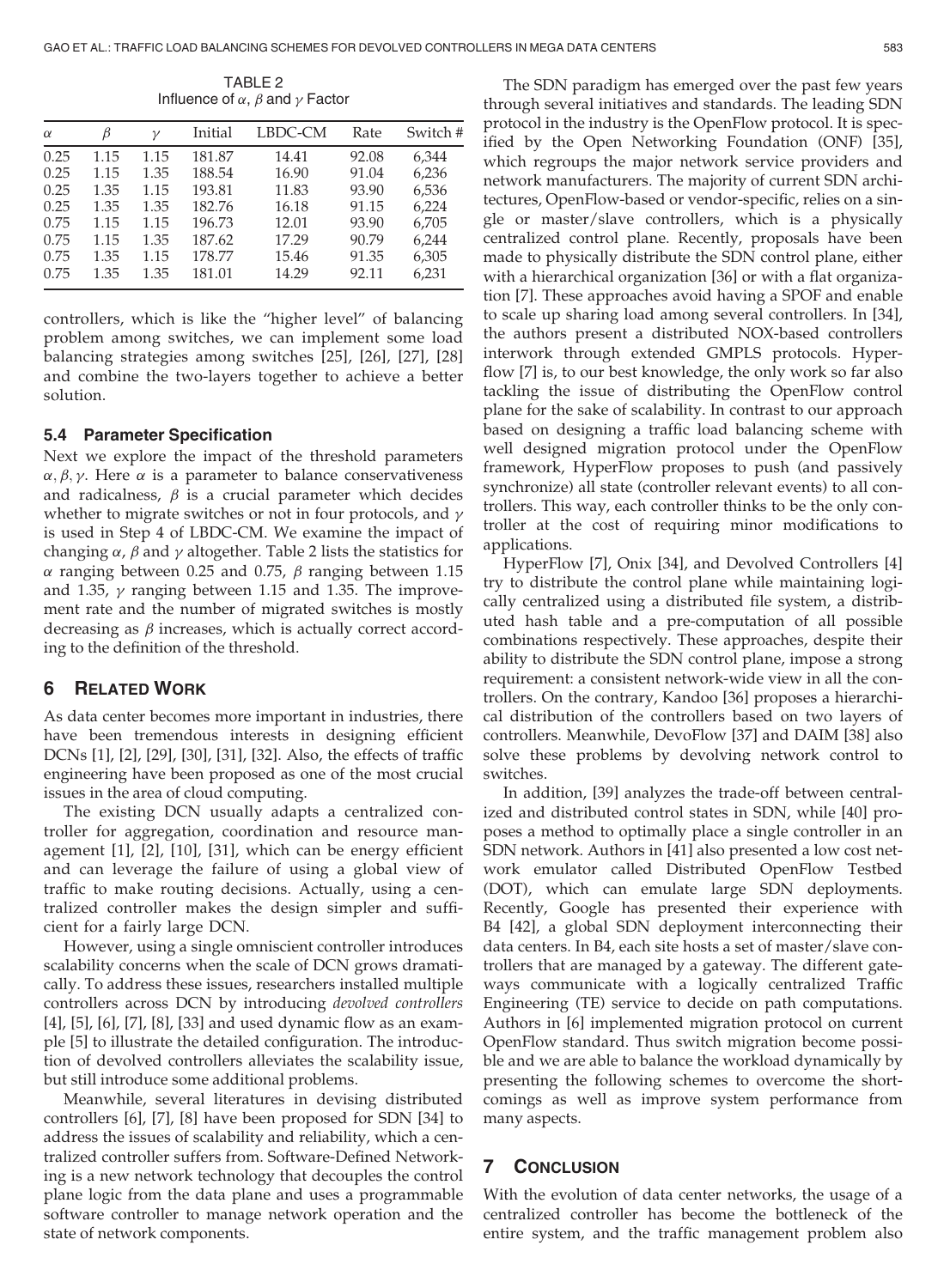becomes serious. In this paper, we explored the implementation of devolved controllers, used it to manage the DCN effectively and alleviate the imbalanced load issues.

We first defined the Load Balancing problem for Devolved Controllers and proved its NP-completeness. We then proposed an f-approximation solution, and developed applicable schemes for both centralized and distributed conditions. The feature of traffic load balancing ensures scaling efficiently. Our performance evaluation validates the efficiency of our designs, which dynamically balances traffic load among controllers, thus becoming a solution to monitor, manage, and coordinate mega data centers.

#### ACKNOWLEDGMENTS

This work has been supported in part by the China 973 project (2014CB340303), the Opening Project of Key Lab of Information Network Security of Ministry of Public Security (The Third Research Institute of Ministry of Public Security) Grant number C15602, the Opening Project of Baidu (Grant number 181515P005267), National Natural Science Foundation of China (Nos. 61472252, 61133006, and 61303202), the Open Project Program of Shanghai Key Laboratory of Data Science (No. 201609060001) and China Postdoctoral Science Foundation (Nos. 2014M560334 and 2015T80433).

#### **REFERENCES**

- [1] M. Al-Fares, S. Radhakrishnan, B. Raghavan, N. Huang, and A. Vahdat, "Hedera: Dynamic flow scheduling for data center networks," in Proc. 7th USENIX Conf. Netw. Syst. Des. Implementation, 2010, pp. 19–19.
- J. Mudigonda, P. Yalagandula, M. Al-Fares, and J. Mogul, "Spain: Cots data-center ethernet for multipathing over arbitrary topologies," in Proc. 7th USENIX Conf. Netw. Syst. Des. Implementation, 2010, pp. 265–280.
- [3] S. Yeganeh, A. Tootoonchian, and Y. Ganjali, "On scalability of software-defined networking," Commun. Mag., pp. 136–141, 2013.
- [4] A.-W. Tam, K. Xi, and H. Chao, "Use of devolved controllers in data center networks," in Proc. IEEE Conf. Comput. Commun. Workshops, 2011, pp. 596–601.
- [5] A.-W. Tam, K. Xi, and H. Chao, "Scalability and resilience in data center networks: Dynamic flow reroute as an example," in Proc. Glob. Telecommun. Conf. IEEE GLOBECOM, 2011, pp. 1-6.
- [6] A. Dixit, F. Hao, S. Mukherjee, T. Lakshman, and R. Kompella, "Towards an elastic distributed SDN controller," in Proc. 2nd ACM SIGCOMM Workshop Hot Top. Softw. Defined Netw. 2013, pp. 7–12.
- [7] A. Tootoonchian and Y. Ganjali, "Hyperflow: A distributed control plane for openflow," in USENIX INM/WREN (NSDI Workshop), 2010, pp. 1–6.
- [8] C. Macapuna, C. Rothenberg, and M. Magalhaes, "In-packet bloom filter based data center networking with distributed openflow controllers," in IEEE GLOBECOM Workshops, 2010, pp. 584–588.
- [9] J. Lavaei and A. Aghdam, "Decentralized control design for interconnected systems based on a centralized reference controller," in Proc. 45th IEEE Conf. Decis. Control, 2006, pp. 1189–1195.
- [10] N. McKeown, et al., "Openflow: enabling innovation in campus networks," in ACM SIGCOMM Comput. Commun. Rev., 2008, pp. 69–74.
- [11] W. Xia, Y. Wen, C. H. Foh, D. Niyato, and H. Xie, "A survey on software-defined networking," IEEE Commun. surv. Tutorials, vol. 17, no. 1, pp. 27–51, Jul.–Sep. 2015.
- [12] F. P. Tso, K. Oikonomou, E. Kavvadia, and D. P. Pezaros, "Scalable traffic-aware virtual machine management for cloud data centers," in Proc. IEEE 34th Int. Conf. Distrib. Comput. Syst., 2014, pp. 238–247.
- [13] J. Cao, et al., "Per-packet load-balanced, low-latency routing for clos-based data center networks," in Proc. 9th ACM Conf. Emerging Netw. Exp. Technol., 2013, pp. 49–60.
- [14] S. Sen, D. Shue, S. Ihm, and M. J. Freedman, "Scalable, optimal flow routing in datacenters via local link balancing," in Proc. 9th ACM Conf. Emerging Netw. Exp. Technol., 2013, pp. 151–162.
- [15] L. Wang, F. Zhang, K. Zheng, A. V. Vasilakos, S. Ren, and Z. Liu, "Energy-efficient flow scheduling and routing with hard deadlines in data center networks," in Proc. IEEE 34th Int. Conf. Distrib. Comput. Syst., 2014, pp. 248–257.
- [16] D. Wu, D. I. Arkhipov, E. Asmare, Z. Qin, and J. A. McCann, "Ubiflow: Mobility management in urban-scale software defined iot," in Proc. IEEE Conf. Comput. Commun., 2015, pp. 208–216.
- [17] W. Liang, X. Gao, F. Wu, G. Chen, and W. Wei, "Balancing traffic load for devolved controllers in data center networks," in Proc. IEEE Glob. Commun. Conf., 2014, pp. 2258–2263.
- [18] T. Benson, A. Anand, A. Akella, and M. Zhang, "Microte: fine grained traffic engineering for data centers," in Proc. 7th Conf. Emerging Netw. Exp. Technol., 2011, pp. 1–12.
- [19] R. Karp, Reducibility Among Combinatorial Problems. New York, NY, USA: Springer, 1972.
- [20] D. Williamson and D. Shmoys, The Design of Approximation Algorithms. Cambridge, UK: Cambridge Univ. Press, 2011.
- [21] T. Benson, A. Akella, and D. Maltz, "Network traffic characteristics of data centers in the wild," in Proc. 10th ACM SIGCOMM Conf. Internet Meas., 2010, pp. 267–280.
- [22] D. Corner, Internetworking with TCP/IP (Vol.1 Principles, Protocols, and Architecture), 4th ed., Englewood Cliffs, NJ, USA: Prentice Hall, 2000.
- [23] N. Lynch, Distributed algorithms. San Mateo, CA, USA: Morgan Kaufmann, 1996.
- [24] S. Brandt, K. Foerster, and R. Wattenhofer, "On consistent migration of flows in SDNs," in Proc. IEEE Conf. Comput. Commun., 2016, pp. 1–9.
- [25] J. Guo, F. Liu, X. Huang, J. Lui, M. Hu, Q. Gao, and H. Jin, "On efficient bandwidth allocation for traffic variability in datacenters," in Proc. IEEE Conf. Comput. Commun., 2014, pp. 1572–1580.
- [26] J. Guo, F. Liu, Z. D, J. Lui, and H. Jin, "A cooperative game based allocation for sharing data center networks," in Proc. IEEE Conf. Comput. Commun., 2013, pp. 2139–2147.
- [27] J. Guo, F. Liu, H. Tang, Y. Lian, H. Jin, and J. C. Lui, "Falloc: Fair network bandwidth allocation in IaaS datacenters via a bargaining game approach," in Proc. 21st IEEE Int. Conf. Netw. Protocols, 2013.
- [28] J. Guo, F. Liu, J. Lui, and H. Jin, "Fair network bandwidth allocation in IaaS datacenters via a cooperative game approach," in IEEE/ACM Trans. Netw., 2015.
- [29] M. Al-Fares, A. Loukissas, and A. Vahdat, "A scalable, commodity data center network architecture," in Proc. ACM SIGCOMM 2008 Conf. Data Commun., 2008, pp. 63–74.
- [30] A. Greenberg, J. Hamilton, and N. Jain, "VL2: a scalable and flexible data center network," in Proc. ACM SIGCOMM 2009 Conf. Data Commun., 2009, pp. 51–62.
- [31] B. Heller, et al., "Elastictree: Saving energy in data center networks," in Proc. 7th USENIX Conf. Netw. Syst. Des. Implementation, 2010, pp. 249–264.
- [32] S. Kandula, J. Padhye, and P. Bahl, "Flyways to de-congest data center networks," in 8th ACM Workshop Hot Top. Netw., 2009, pp. 1–6.
- [33] Y. Li, L. Dong, J. Qu, and H. Zhang, "Multiple controller management in software defined networking," in Proc. IEEE Symp. Comput. Appl. Commun., 2014, pp. 70–75.
- [34] T. Koponen, M. Casado, N. Gude, J. Stribling, and L. Poutievski, "Onix: A distributed control platform for large-scale production networks," in Proc. 9th USENIX Conf. Oper. Syst. Des. Implementation, 2010, pp. 1–6.
- [35] Open networking foundation (ONF). [Online]. Available: http:// www.opennetworking.org/
- [36] S. Yeganeh and Y. Ganjali, "Kandoo: A framework for efficient and scalable offloading of control applications," in Proc. 1st Workshop Hot Top. Softw. Defined Netw., 2012, pp. 19–24.
- [37] A. R. Curtis, J. C. Mogul, J. Tourrilhes, and P. Yalagandula, "Devoflow: Scaling flow management for high-performance networks," in Proc. ACM SIGCOMM Conf., 2011, pp. 254–265.
- [38] A. Banjar, P. Pakawat, and B. Robin, "Daim: A mechanism to distribute control functions within openflow switches," J. Netw., pp. 1–9, 2014.
- [39] D. Levin, A. Wundsam, B. Heller, N. Handigol, and A. Feldmann, "Logically centralized?: State distribution trade-offs in software defined networks," in Proc. 1st Workshop Hot Top. Softw. Defined Netw., 2012, pp. 1–6.